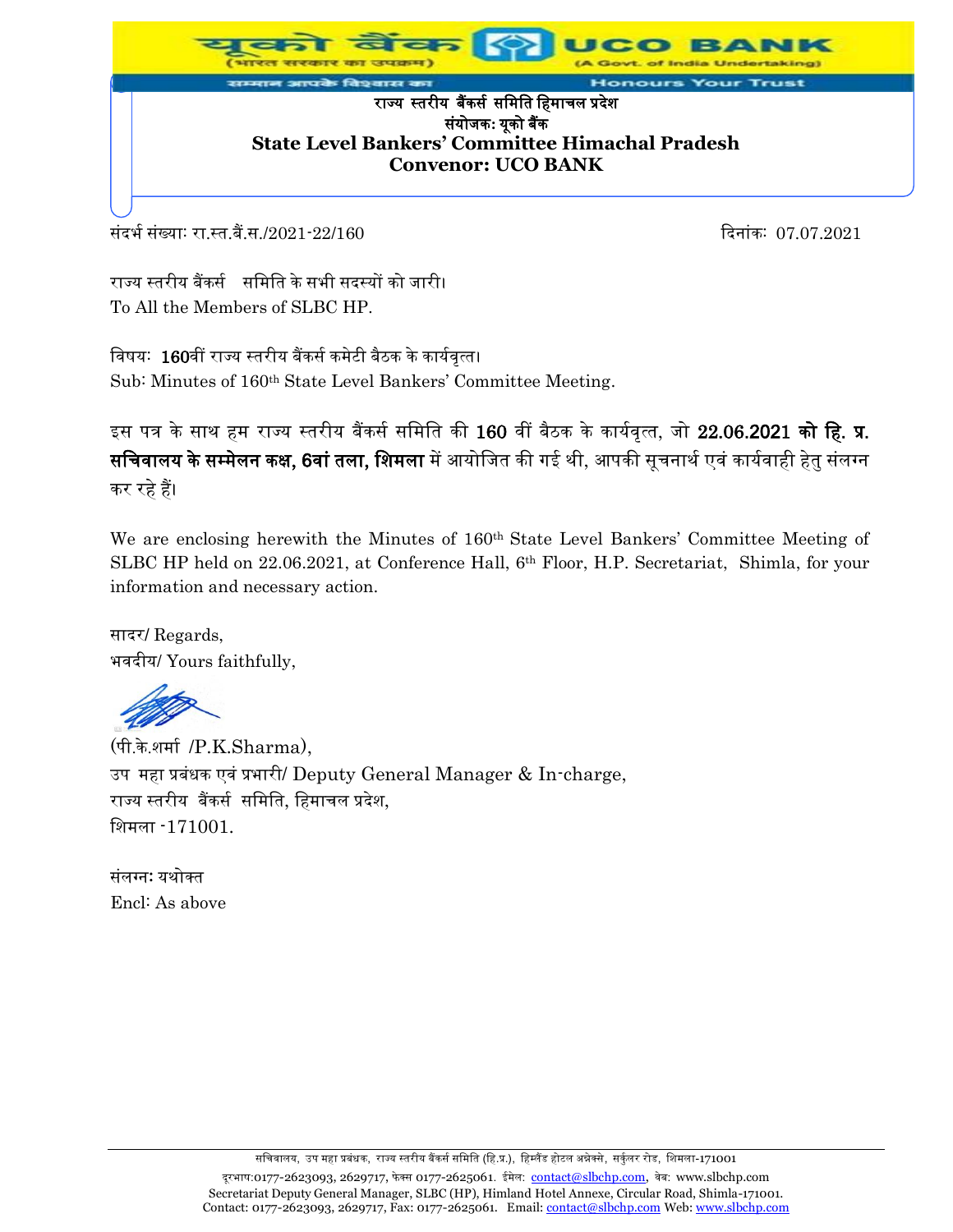

# MINUTES OF SLBC MEETING HELD ON 22.06.2021 AT CONFERENCE HALL, 6TH FLOOR, H.P. SECRETARIAT, SHIMLA

160<sup>th</sup> Meeting of State Level Bankers' Committee-Himachal Pradesh was held on 22<sup>nd</sup> June, 2021 to review the performance of banking sector in the State for the quarter ended March, 2021. Sh. Prabodh Saxena, IAS, Additional Chief Secretary (Finance) to the Govt. of Himachal Pradesh chaired the meeting. Sh. A.K. Goel, Managing Director & C.E.O., UCO Bank co-chaired the meeting and participated through video conferencing. Mr. A.K. Dogra, Director, DFS, Govt. of India was also present in the meeting through video conference mode. The list of participants is herewith annexed (Annexure-I).

The meeting started with the permission of the Chair at 11.30 AM at Conference Hall, 6<sup>th</sup> Floor, H.P. Secretariat, Shimla, and was attended personally by local Representatives of Major Banks, RBI, NABARD and State Government Officials and through video conference as well. meeting commenced with Welcome Address delivered by Sh. S.S. Negi, Deputy General Manager & Convenor, SLBC, UCO Bank. The Key Note Address was given by Sh. A.K.Goel, Managing Director & CEO, UCO Bank. The DGM & Convenor extended warm welcome to distinguished dignitaries sitting on the Dias and Senior Bureaucrats/Executives from State Government Departments, Boards, Corporations, Banks and Insurance Companies present in the meeting physically and through video conference.

## HIGHLIGHTS OF THE WELCOME ADDRESS DELIVERED BY SH. S.S. NEGI, DGM & CONVENER, SLBC, HP:

The Convener extended warm welcome to the dignitaries sitting on the dais viz.

- Sh. Prabodh Saxena, IAS, Additional Chief Secretary (Finance) to the Government of Himachal Pradesh. DGM & Convener, SLBC, UCO Bank extended heartiest welcome & expressed gratitude towards Sh. Saxena for sparing his valuable time to chair the Meeting.
- Sh. A.K. Goel, MD & CEO, UCO Bank. The DGM extended warm welcome to MD & CEO on his participation in the meeting. The Convener expressed gratitude towards Sh. A.K. Goel on co-chairing the meeting.
- Sh. A.K. Dogra, Director, DFS, Govt. of India. The Convenor welcomed the Director to the meeting who was present through VC. He thanked him for his continued support to the SLBC forum.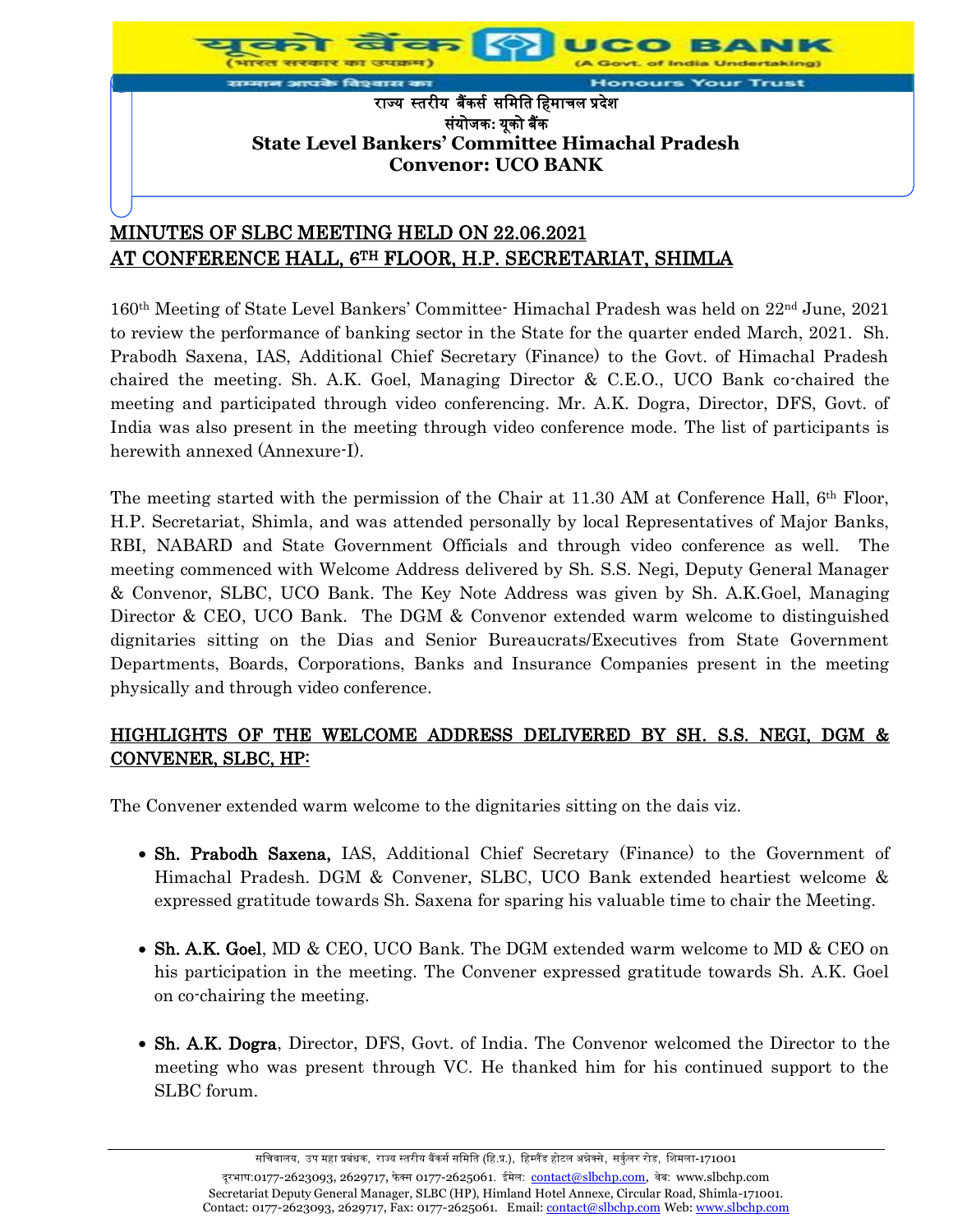

- Sh. K.C. Anand, General Manager (In-charge), Reserve Bank of India, Shimla. The Convener, SLBC extended warm welcome to GM (In-charge), RBI on his participation in the meeting and expressed gratitude for proactive participation, guidance and support by the team of RBI officials to the SLBC forum.
- Mr. D.K. Raina, Chief General Manager, NABARD. The DGM, UCO Bank extended warm welcome to CGM NABARD on his participation in the meeting and expressed gratitude for proactive support in rural credit and micro finance.

While welcoming the participants, DGM & Convenor apprised about the core agenda of the meeting i.e. to review ACP achievement for the financial year 2020-21 with a special focus on the progress made under post-COVID schemes, progress under Government Sponsored Schemes, viz. MMSY, Interest Subvention Scheme for Hospitality sector, PM-SVANidhi, etc. Further, he informed the house that the credit outlay roadmap for current FY 2021-22 has been approved by the members of Steering Committee. The outlay is estimated with 10.24% increase over the last year plan which amounts to Rs. 30,539 crores as against Rs. 27,702 crores for the previous year. He hoped that the House will find the proposed ACP progressive and will also approve the same.

Mr. S.S. Negi, DGM & SLBC Convener apprised the House that the State Govt. has revised important provisions of their flagship schemes, viz., MMSY and Interest Subvention Scheme for Hospitality Industry and issued notifications to this effect which have been circulated on 19.06.2021. He assured on the behalf of Banks operating in the State that the schemes will be implemented in true letter and spirit of the schemes.

In his concluding remarks, Mr. Negi, DGM & Convener, SLBC requested the participants to proactively participate in the deliberations.

# HIGHLIGHTS OF THE KEY NOTE ADDRESS DELIVERED BY SHRI A.K. GOEL, MD & CEO, UCO BANK:

The MD & CEO in his Key Note Address to the House expressed his gratitude to the State Government for extending support to the bank employees and ensuring that all bank employees who are the frontline workers and Corona warriors are given first dose of vaccination. He, further, highlighted the achievements of banking sector in Himachal Pradesh during the period ended March, 2021. Important points are mentioned as below: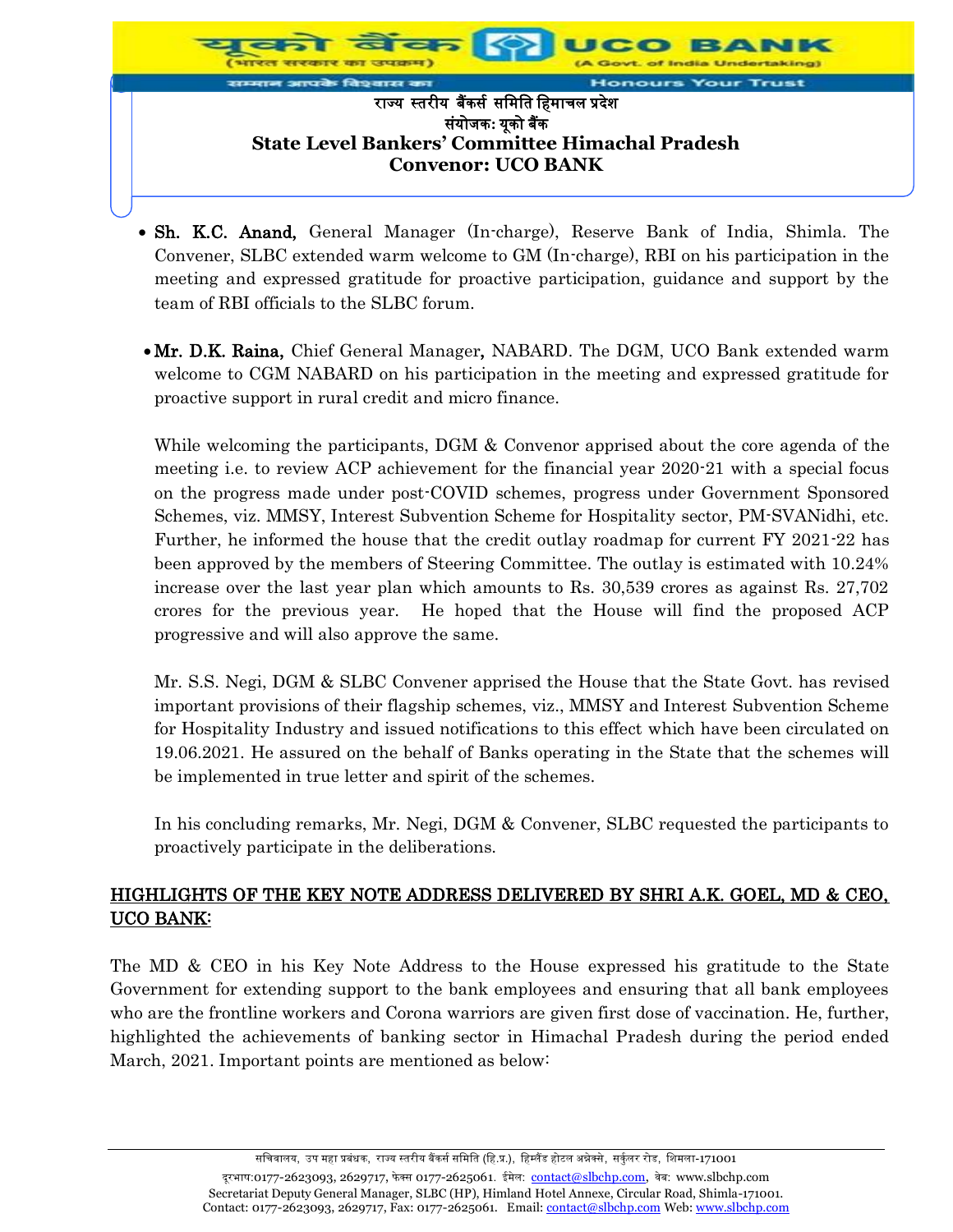

- $\triangleright$  In spite of unprecedented repercussions caused by COVID-19 pandemic, the banks performed extraordinarily and provided Rs. 583 crores to MSMEs against the target of Rs. 398 crores amounting to 147% of the target under Instant Credit to MSMEs.
- $\triangleright$  Under GECL, Banks have provided Rs. 1059 crores against the target of Rs. 1299 crores to the MSME units which is around 82% of the allotted target under the scheme. He further highlighted that overdraft facility of Rs. 4 crores was given to eligible 17933 PMJDY beneficiaries. Similarly, financial assistance to 2496 eligible SHGs was extended amounting to Rs 38 crores. Also, an amount of Rs. 842 crores was provided to 80402 farmers.
- $\triangleright$  During his address, Mr. A.K. Goel, MD & CEO, UCO Bank brought to the notice of the House the measures announced by RBI under Resolution Framework 2.0. He shared that as per the announcement made on 05.05.2021, revision in the threshold for aggregate exposure for MSMEs and Individuals and Small Businesses has been made and the limit has been enhanced from Rs. 25 crores to Rs. 50 crores. He urged the member banks to ensure coverage of eligible customers under the scheme and make it a success.
- $\triangleright$  While highlighting the ACP achievements, MD & CEO expressed his satisfaction over the performance of banks in the financial year. Under Priority Sector, Banks have achieved 94% of the target allotted for the preceding financial year. In addition, 263% of the target under Non-Priority sector has been achieved and total achievement stands at 119%. He added that the achievement percentage is 13 points higher that the ACP achievement for the FY 2019-20. He credited the entire banking sector for the proactive contribution to economic development of the State during these trying times of pandemic. He urged the Banks having less than 40% achievement under ACP 2020-21 to expand their market share in providing financial assistance and contribute towards development of the State.
- $\triangleright$  The total business of the State has shown 10.89% Y-o-Y growth as on 31<sup>st</sup> March, 2021 as against 9.02% of last year achievements.
- $\triangleright$  Mr. Goel, MD & CEO, UCO Bank concluded the Key Note Address urging the member banks to continue with their efforts with vigor and be ready to face the oncoming challenges. He extended best wishes for fruitful & conclusive deliberations on all agenda issues for the meeting.

# HIGHLIGHTS OF THE ADDRESS DELIVERED BY SH. A.K. DOGRA, DIRECTOR, DFS, GOVT. OF INDIA: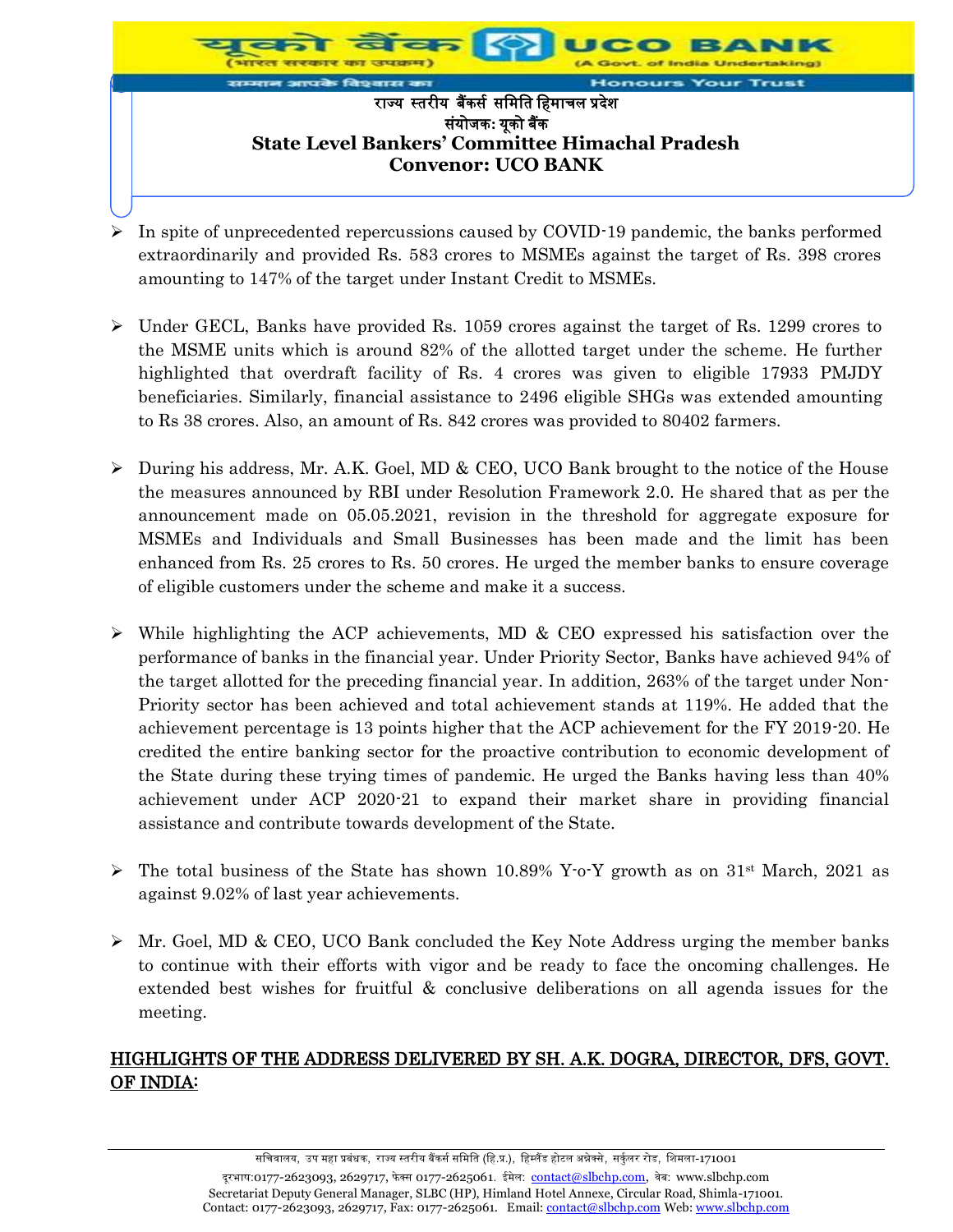

Mr. A.K. Dogra, Director, DFS while addressing the House wished good health to all the participants and asked everyone to remain safe during the times of pandemic. He shared following observations with the House:

- $\triangleright$  CD ratio has been consistently declining in the State and is a major source of concern. He advised the SLBC to look into the matter. He also highlighted that in the previous SLBC meeting, Chief Secretary to the Govt. of H.P. has also taken up the matter and instructed the District Administration to analyze and take up the measures to improve the CD ratio. Mr. Dogra advised the LDMs to work in coordination with the respective District Administration and look into the avenues to increase CD ratio.
- $\triangleright$  Also, he expressed his dismay at the performance under Stand Up India Scheme which is a flagship scheme of the Central Government. He lamented that only 33% of the target allotted under the Scheme for the FY 2020-21 has been achieved in the State which is quite worrisome. He advised the Banks that there is no bar in sanctioning more than the prescribed target of one loan each to SC/ST and Women beneficiaries.
- $\triangleright$  Mr. Dogra highlighted that as per the guidelines under PM Mudra scheme, 60% of the beneficiaries should be covered under Shishu category whereas in the State it stands at 10% (no.of account-wise) and 54% (amount-wise). He advised Banks to gear up their efforts and ensure compliance of the scheme guidelines.

In his concluding remarks, he expressed displeasure that the progress in District Chamba which has been selected as Aspirational District in the State is not up to the mark. Mr. Dogra asked State Bank of India which is the Lead Bank in the district to improve the performance under the parameters prescribed under the programme.

# HIGHLIGHTS OF THE ADDRESS DELIVERED BY SH. K.C. ANAND, GENERAL MANAGER (IN-CHARGE) RBI, SHIMLA:

At the outset, on behalf of RBI, Mr. Anand, GM (In-charge), RBI expressed hearty gratitude to Mr. Prabodh Saxena, Addl. Chief Secretary (Finance), Govt, of H.P. and the State Govt. for classifying bankers as Front Line Workers, thus getting priority for inoculation and making HP one of the few states to have taken this important step.

In continuation, he enjoined upon all the banker fellows to fully reciprocate this gesture by extending best of services to the inhabitants of Himachal Pradesh.. He added that in the event of economic and financial fallout of the COVID-19, under second wave, all the stakeholders need to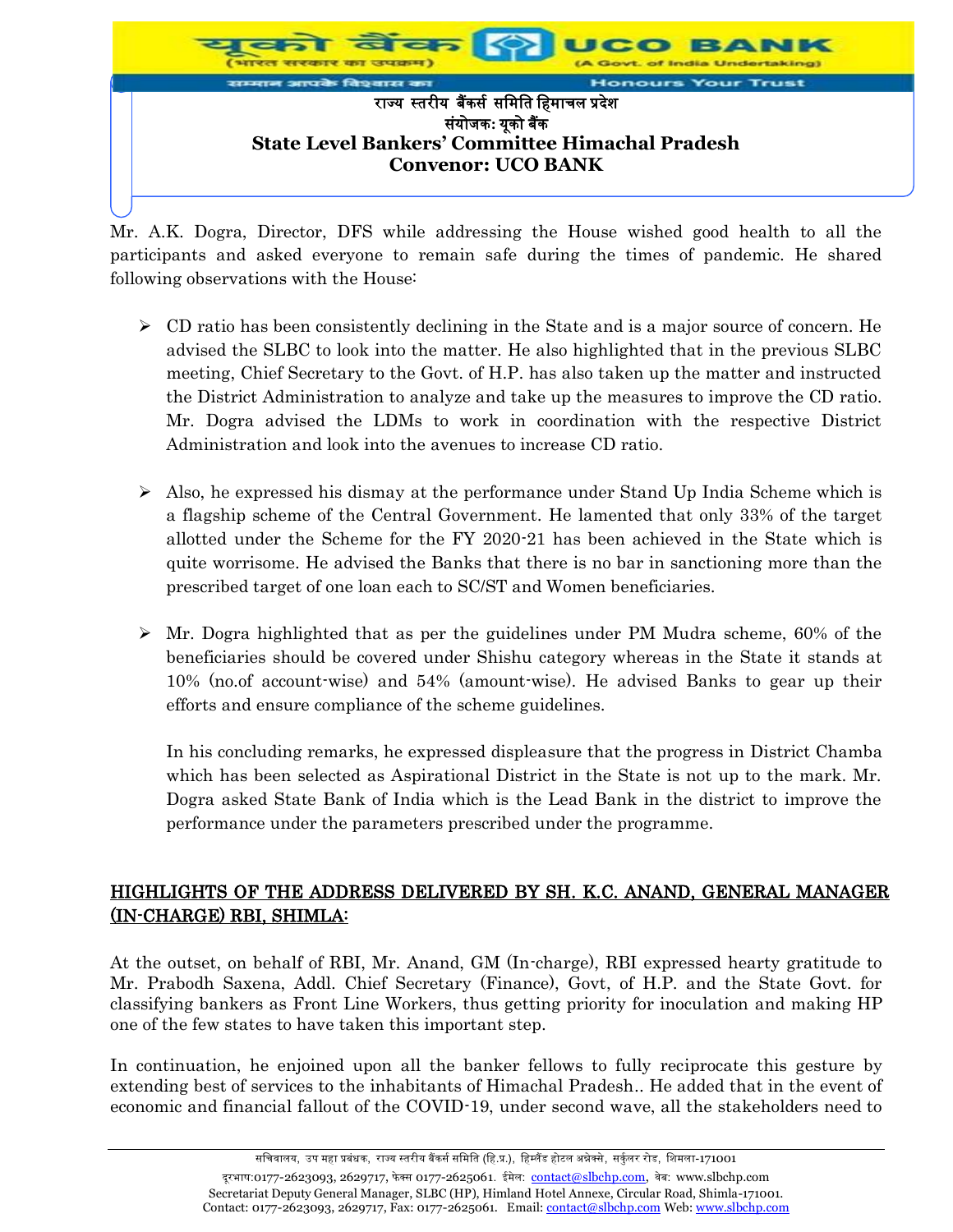

work in total coordination and cohesion so that each segment of the society gets hassle free banking services. He opined that in case bankers do not take liberal decisions in these hard times, then there can be minimum expectations during normal times.

He observed that performance during the quarter or Y-o-Y basis under review has not been satisfactory and concern on the same has been shown by Director, DFS as well. He informed the House that the overall advances in North Zone has risen by 7% on Y-o-Y basis, but in HP, the hike is only 4.1%. On the same line, MSME advances in North Zone have increased by 7.8% on Y-o-Y basis whereas in H.P., it has shown mere 4.05% Y-o-Y growth. This poor growth can be attributed to reduction in advances reported by two banks, namely, Axis and HDFC Bank and has led to a major fall of Rs. 174 cr. He shared with the House that RBI has been arranging training of the bankers so that there is adequate capacity building followed by lending, but not much improvement is visible at the ground level. It is a grave cause of concern and Controllers of all the member banks may take suitable action.

Mr. Anand, GM (In-charge), RBI further stated that major worry is coming from Agriculture sector. The Y-o-Y growth in the sector for North Zone is 8.4% whereas in H.P. it is a negative 5.2%. He added that one visible reason for the same is fall in figures reported by SBI. There is a reduction of more than Rs.600 crore. He said that frequent change in data especially by SBI is cause for concern. He stressed that concerted efforts are needed to restore the position under Agriculture sector. He advised that the sub-committee on Agriculture set up under the convenorship of NABARD may be activated and follow-up action initiated.

In regard to low CD ratio, GM (In-charge), RBI highlighted that MD & CEO, UCO Bank and Director, DFS have also shared their concern on the issue. Also, RBI Local Board has expressed deep concern on the matter.

Mr. Anand shared that during COVID times, major direct service affecting the general public that is primarily concerned with RBI is availability of adequate and clean currency notes through Currency chests. He informed the House that RBI has been fulfilling its responsibility efficiently. He told that approximately 163 remittances were executed during the period between April 2020 to March 2021amounting to Rs. 9481 crore. Further from 1st April to  $15<sup>th</sup>$  June 2021, additional 34 remittances were executed involving Rs. 2404 crore, totaling to Rs. 11885 crore during the COVID times. He further added that Regional Office at Shimla has been issuing advisories to banks to ensure 24x7 operations of ATMs, so that customers at large get services.

Further, in his address he advised that SBI being lead bank for Chamba district should take urgent steps to appoint FLC. He informed the House that in the entire North Zone which has 25 aspirational districts, Chamba is the only district which does not have an FLC. He further added that setting up of another FLC planned by HP Gramin Bank must be expedited.

He also brought up another important pending matter regarding coverage of villages in his address which was discussed in the last SLBC as well. He added that after the analysis of 42 villages by RBI, they have been organized in 10 clusters, and SLBC has been advised to cover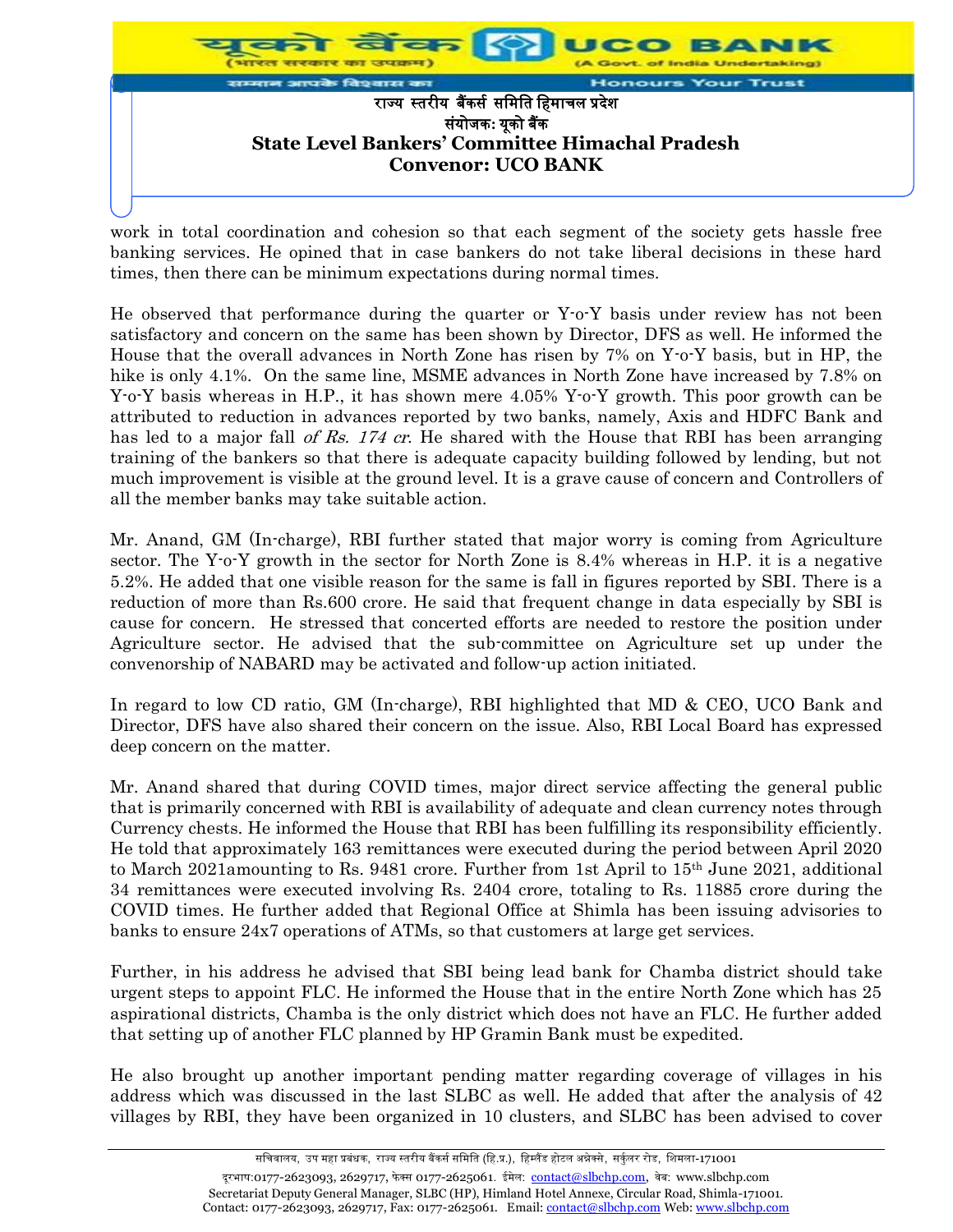

them by allocating to respective BC/Branch for mapping purpose. Another 14 stand alone villages are being served by existing branches and these only need to be geo-mapped so that these get covered as per Ministry of Finance parameters. He stated that only three villages are out of bounds with population of 3, 4 and 6 respectively and setting up even BC in these villages is not viable. Hence, these can be deemed covered by SLBC / DFS.

Mr. Anand expressed his disappointment that out of the 12 districts in the State, Quarterly DCC meetings in 8 districts are yet to be conducted. The prescribed timeline for holding these meetings is within 45 days of the ending of the quarter. He asked the Lead Banks in the left out districts to look into it and ensure conduct of the meeting as per LBS scheme. He added that meetings can be held in online mode as well and the possibility for the same should be explored and process concluded.

GM (In-charge), RBI highlighted that maximum complaints received by them from public are regarding restructuring not being offered as per RBI guidelines. He advised the Controllers of member Banks to personally look into it and ensure proper implementation of the guidelines as the country and the world on the whole is passing through tough times. Bankers must be liberal in their attitude and approach. He also touched upon the Resolution Framework 2.0 announced by RBI on 5th May, 2021 and urged the banks that its benefit must reach every nook and corner of the state.

He wished for fruitful and conclusive deliberations on the agenda items.

## HIGHLIGHTS OF THE ADDRESS DELIVERED BY SH. D.K. RAINA, CHIEF GENERAL MANAGER, NABARD

Mr. D.K. Raina, CGM, NABARD at the outset of his remarks appreciated the bankers for their exceptional performance during the financial year. He also applauded the State Government on their efficient handling of the pandemic. He brought forward the below points for information of the House:

- $\triangleright$  Mr. Raina apprised the House that as per RBI instructions, the Annual Credit Plan should be in line with the Potential Linked Plan prepared by NABARD. He added that the preparation of PLP is a scientific exercise and is prepared after thorough discussions with the stakeholders at the district level as well as the State level. He opined that the ACP should be prepared on the basis of the PLP for the State and not on the progress of the previous financial years.
- $\triangleright$  He opined that the performance under Agriculture sector has a lot of scope of improvement as the population in the State is mostly rural and involved in agriculture. He informed the House that as per data available, there are 9,36,409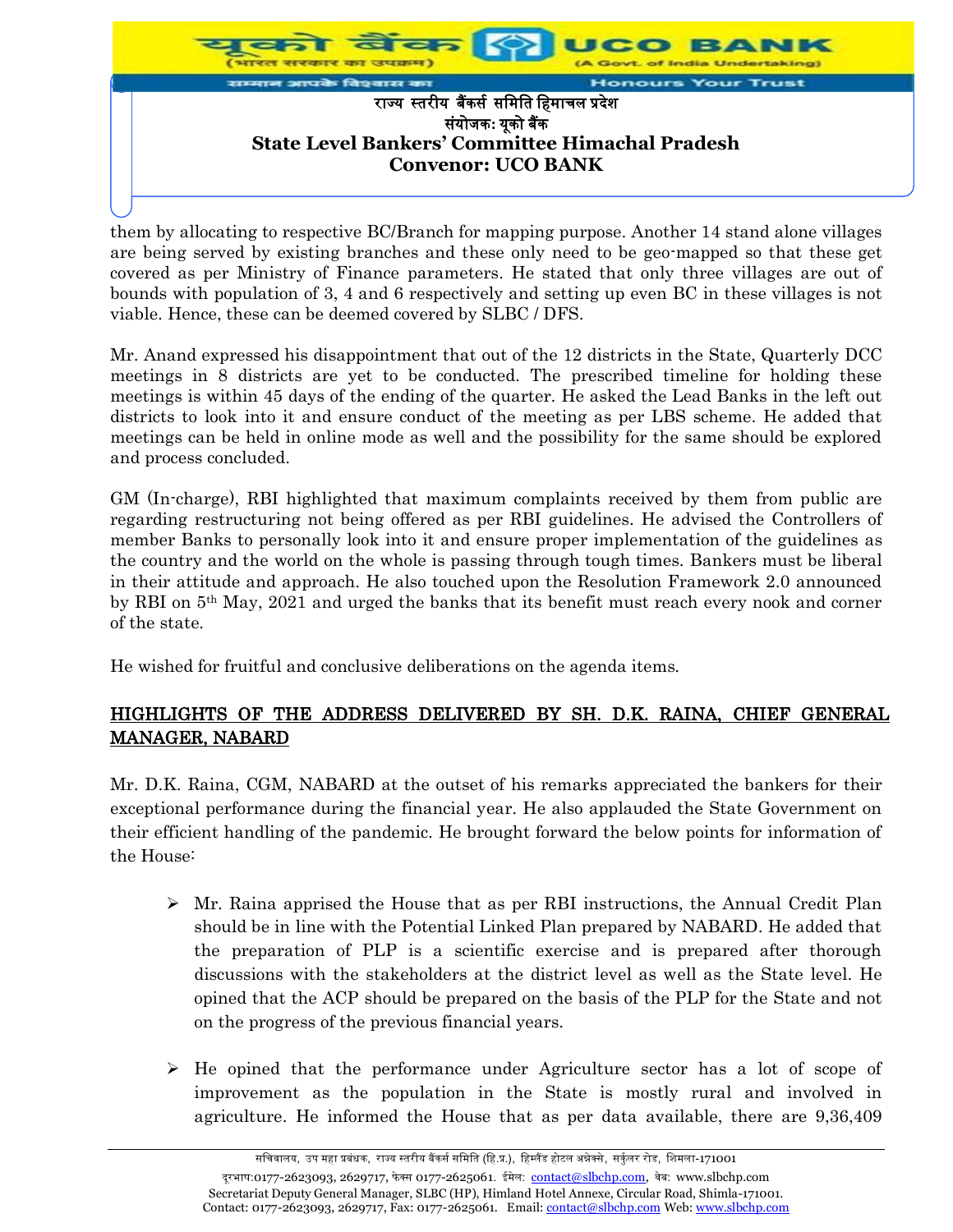

farmers in the State but only 4,69,765 KCC accounts are financed. He advised member banks to focus on agriculture lending.

- $\triangleright$  CGM, NABARD shared with the House that a study was conducted by NABARD wherein the total area under cultivation of different crops in the state in FY 2019-20 was calculated and multiplied with the scale of finance. Thus, the amount that has been invested in raising crops was calculated. If this entire amount would had been financed by the Banks, it would amount to Rs. 13500 crore but as per the data available, crop loans financed by the banks in FY 201920 stand at Rs. 6736 crores only. This shows that there is huge potential for increasing crop financing.
- $\triangleright$  Mr. Raina, further in his address shared that 11 projects have been financed under Tribal Development Fund in the State by NABARD which covers an area of 2203 hectares and benefits 3155 tribal families. A grant of Rs. 2 crore was spent in each project. He further highlighted that 38 watershed projects covering an area of 28260 hectares have been undertaken by NABARD which benefit 17000 families. Also, 1657 irrigation schemes covering 1.6 lakh hectares have been launched in the State. He shared for the information of the House that Climate Change Project amounting to Rs 20 crores has been set up in District Sirmaur with the help of the State Government.
- $\triangleright$  He also shared with the House that 60,000 SHGs in the State are Savings-linked but only 13367 SHGs have been credit linked. He added that the information related to the SHGs has been digitized on the E-Shakti portal which will aid the Banks to provide financial assistance to the SHG members owing to readily available information on the portal.
- CGM, NABARD apprised the House that 102 FPOs have been promoted by NABARD in the state and are being financed by Cooperative Banks. He shared that 34 projects for PACS have been financed under Agriculture Infrastructure Fund of India. Under the scheme, credit facility at 1% rate of interest is provided to PACS members to create infrastructure.
- $\triangleright$  Mr. D.K. Raina, in the conclusion of his remarks, shared that Rs. 2.3 crores has been disbursed as grants to Banks under Financial Inclusion Fund. He advised banks to avail the funds where needed.

Mr. D.K. Raina, CGM, NABARD wished for conclusive and threadbare discussions during the course of the meeting.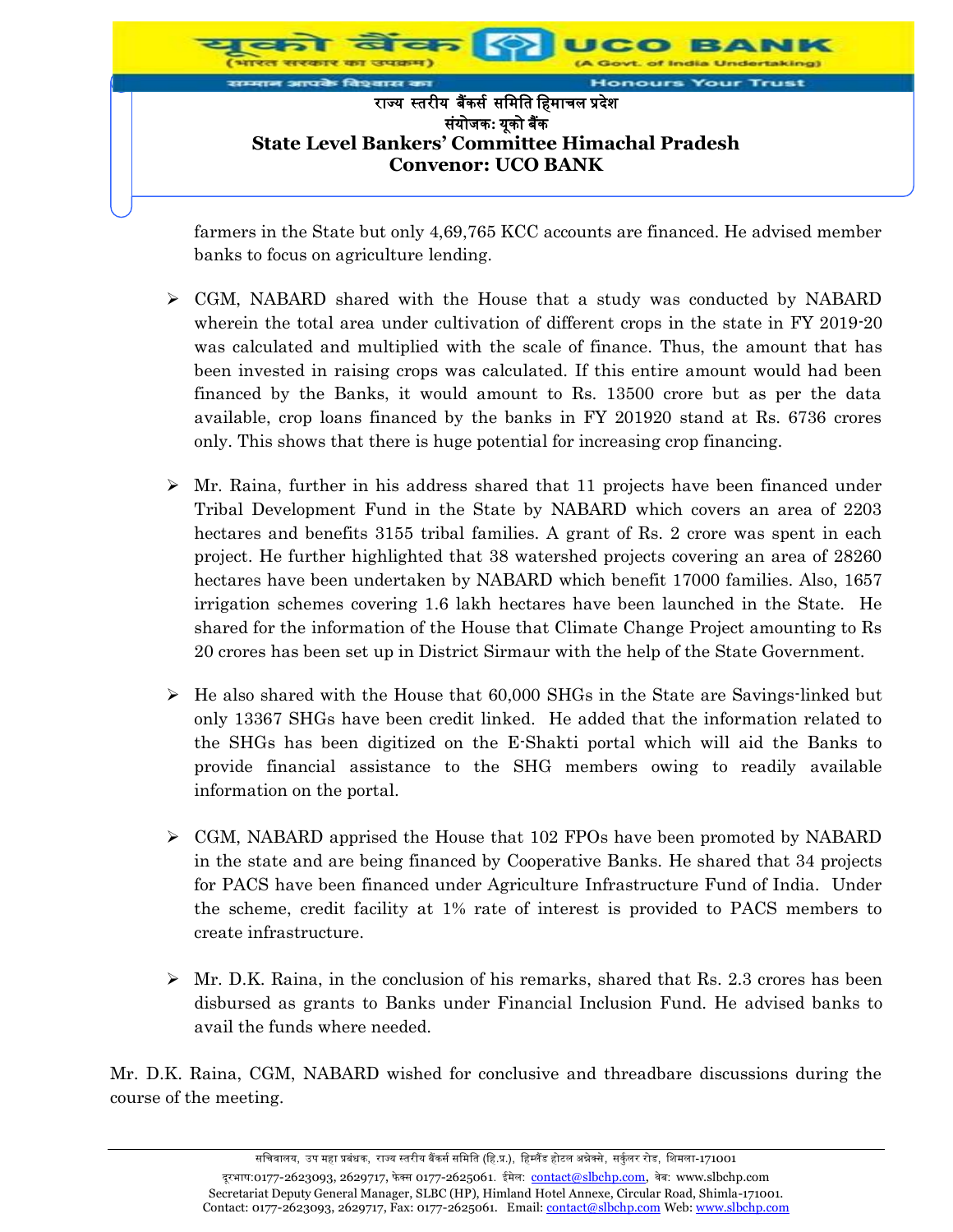

Mr. Ramesh Dadhwal, Chief Manager, SLBC thanked the dignitaries for sharing their valued remarks. He further invited Mr. P.K. Sharma, DGM & In-charge SLBC to place the regular Agenda before the House.

#### Discussion on Agenda Items

Mr. P.K. Sharma, DGM & In-charge, SLBC informed the House that agenda papers have been placed before the participants and the point-wise agenda issues are being taken up for deliberations. The agenda for the  $160<sup>th</sup>$  meeting was discussed at length in the  $10<sup>th</sup>$  Steering Committee held on 08.06.2021 wherein it was decided to bring forth the below points for discussion at the SLBC meeting. The proceedings of the meeting placed hereunder for record and further necessary action by stakeholders.

Mr. Prabodh Saxena, ACS (Finance), Govt. of H.P. took a strong note of the declining trend of CD ratio in the State. He expressed his surprise that despite of major financial relief packages being announced by the Central and State Government, the credit off-take is not picking up. He added that the performance under Atma Nirbhar Scheme seems to be on the upper side but yet it is not translating in to increased CD ratio.

Replying to his query, Mr. A.K. Goel, MD & CEO, UCO Bank opined that on Y-o-Y analysis of the progress reported in the March quarter, it is apparent that although the Deposits in the state has shown an increase of around 10% but the Advances have increased only by 3% during the same period. He further added that the same is the trend in the entire country due to reduced spending by the customers in the face of this pandemic.

Mr. Goel asked SLBC to prepare detailed analysis of CD ratio comparing Y-o-Y trend sector-wise and suggest measures to increase advances in the State. He expressed hope that restructuring of eligible loan accounts will also definitely aid in increased CD ratio.

Mr. Saxena, ACS (Finance), Govt. of H.P advised SLBC to conduct a study for the reasons of declining CD Ratio in the state with guidance from RBI and also suggest measures to improve the same. He further added that the findings of the committee be shared with him within fifteen days.

(Action: SLBC)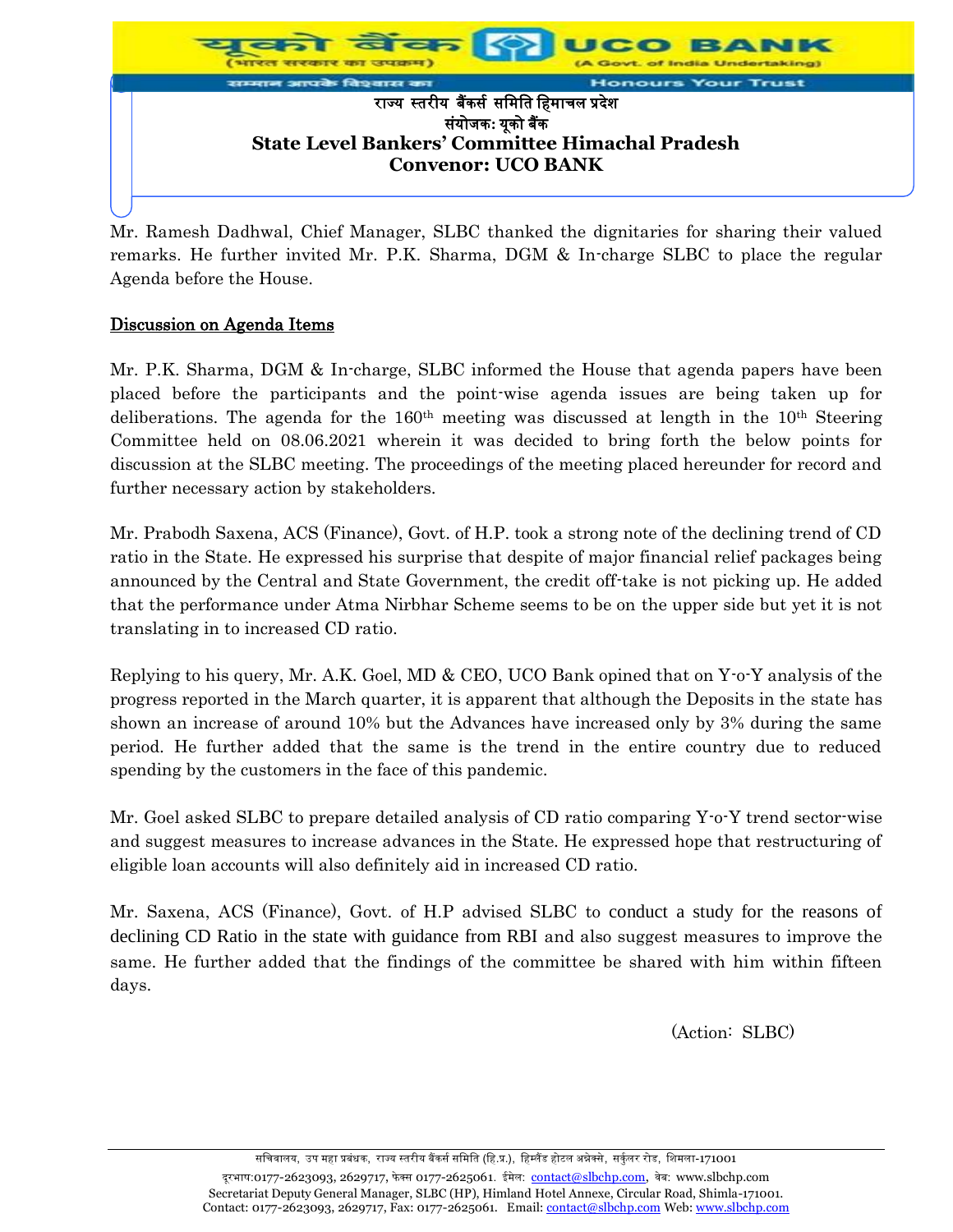

## AGENDA ITEM NO.-1

## CONFIRMATION OF MINUTES OF THE LAST SLBC MEETING HELD:

The Minutes of 159<sup>th</sup> State Level Bankers' Committee Meeting held on 24.03.2021 were circulated by the Convener Bank to all SLBC members vide its letter No. DGM/SLBC/2020- 21/159 dated 07.04.2021.

Since no comments were received from any quarter, the minutes of the 159<sup>th</sup> quarterly review meeting for quarter ended December, 2020 stand confirmed and adopted.

The House adopts and confirms the minutes of 159<sup>th</sup> State Level Bankers' Committee Meeting.

# AGENDA ITEM NO. 1: ACTION TAKEN REPORT ISSUES Agenda Item No.1.2, 1.3: Appointment of BCs and FLC in Lahaul & Spiti

Mr. Pawan Kumar, DGM, SBI informed the House that 10 BCs have been activated in the district and remaining ones will also be activated soon. He also assured the House that he is closely monitoring the progress and will be personally visiting the district on 25th June, 2021 and will ensure appointment of FLC at the earliest.

## (Action Point: SBI to appoint BCs and FLC at the earliest)

## Agenda Item No. 1.4: Revamping of SLBC Website

Issue of Revamping of SLBC website has been long pending as some of the Member Banks are still to develop a standardized system for data flow. As on 22.06.2021, 4 Pvt. Banks (Axis Bank, CSB Bank, ICICI Bank and Kotak Mahindra Bank), 2 Cooperative Banks (Kangra Central Coop. Bank and HPARD Bank), 4 Urban Coop. Banks (Baghat, Chamba, Mandi and Shimla UCB) and 1 Payment Bank (India Post Payment Bank) are yet to prepare the requisite reporting mechanism. The exercise has been pending in spite of several extensions in the past. It was opined that HPARD Bank be exempted from the exercise as the Bank is non-CBS. Also, Urban Cooperative Banks are also not mandated to develop the website.

Mr. A.K. Goel, MD & CEO, UCO Bank took strong notice in the last SLBC meeting of the banks who have failed to develop the appropriate system and have sent DO letters advising the Banks to develop the standardized system at the earliest to the HOs of the erring Banks. Also, it was proposed that financial penalty be imposed on the erring banks. Mr. K.C. Anand, GM (In-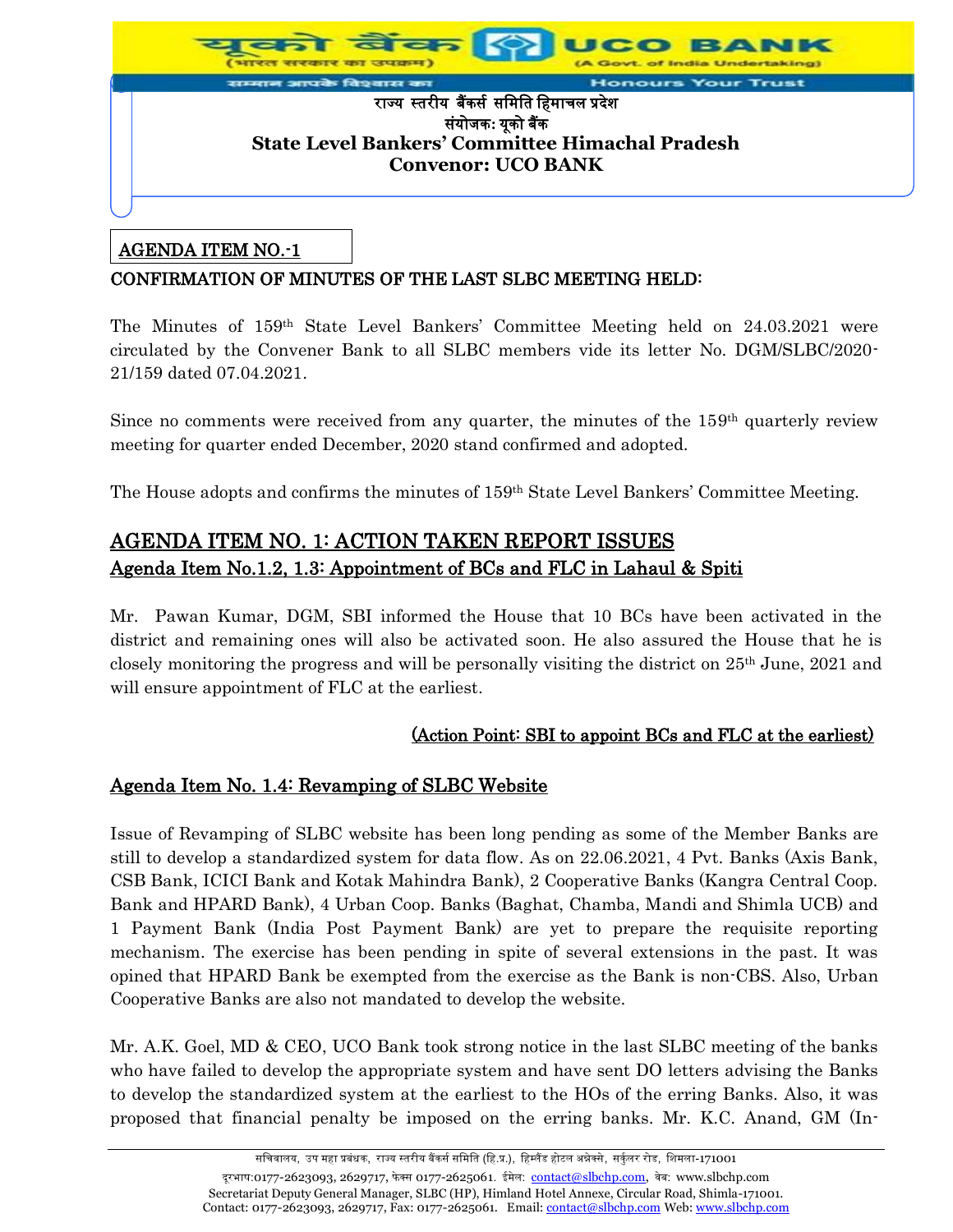

charge), RBI opined that their office will intervene in the matter at their end and take it up with the erring banks.

# (Action Point: Member Banks to complete the revamping task within given timeline / SLBC / RBI)

# Agenda Item No. 1.5 Issue of Claim Settlement under PMFBY

DGM & In-charge, SLBC apprised the house that Agriculture Insurance Company has refunded the Add-on Premium which was remitted to AIC on 03.01.2020 by UCO Bank Anti and HP State Coop. Bank Jubbal for Apple Crop covering the loss due to hail storm. State Government has finally laid responsibility on the Banks citing that premium was deducted after due date but insurance company refunded the premium for add-on cover only, that too after 5 months whereas in case of invalid applications the premium should have been refunded within 45 days.

The matter was also referred to the Ministry of Agriculture, Govt. of India. They instructed the State Government to reconcile the issue. On 11.06.2021, Director, Horticulture, Govt. of H.P. convened a reconciliation meeting with SLBC and AIC to settle the issue. Their decision is awaited.

Mr. Prabodh Saxena, ACS (Finance), Govt. of H.P. asked SLBC to provide the latest status on the issue within 15 days to his office for his intervention, if required.

# (Action Point: SLBC to update the latest status to ACS (Finance) / Horticulture Deptt. to resolve the matter at the earliest)

# Agenda Item No. 1.6: Non-Agriculture Commercial Entities – Lease Issue

The Non-Agriculturists Commercial entities were allowed to hire buildings in rural as well as in urban areas for commercial purposes without seeking prior approval of the State Govt. The Joint Secretary, Revenue, Govt. of H.P. vide letter no. Rev.B.A.(3)-6/2020 has withdrawn this provision and thereon in order to hire building on lease by all commercial entities will have to seek permission from the Govt. under Section 118 of H.P. Tenancy and Land Reforms Act, 1972.

The issue was taken up in 159<sup>th</sup> and 160<sup>th</sup> SLBC meeting. The matter was also separately taken up with the Secretary, Revenue, Govt. of H.P., Shimla looking at the genuine hardship being faced by Banks in renewing the lease of their existing branch premises or hiring new premises for opening a Bank's branch. The Secretary, Revenue has clarified that the provision has been withdrawn only for rural individuals who lease out their premises to entities who are outsiders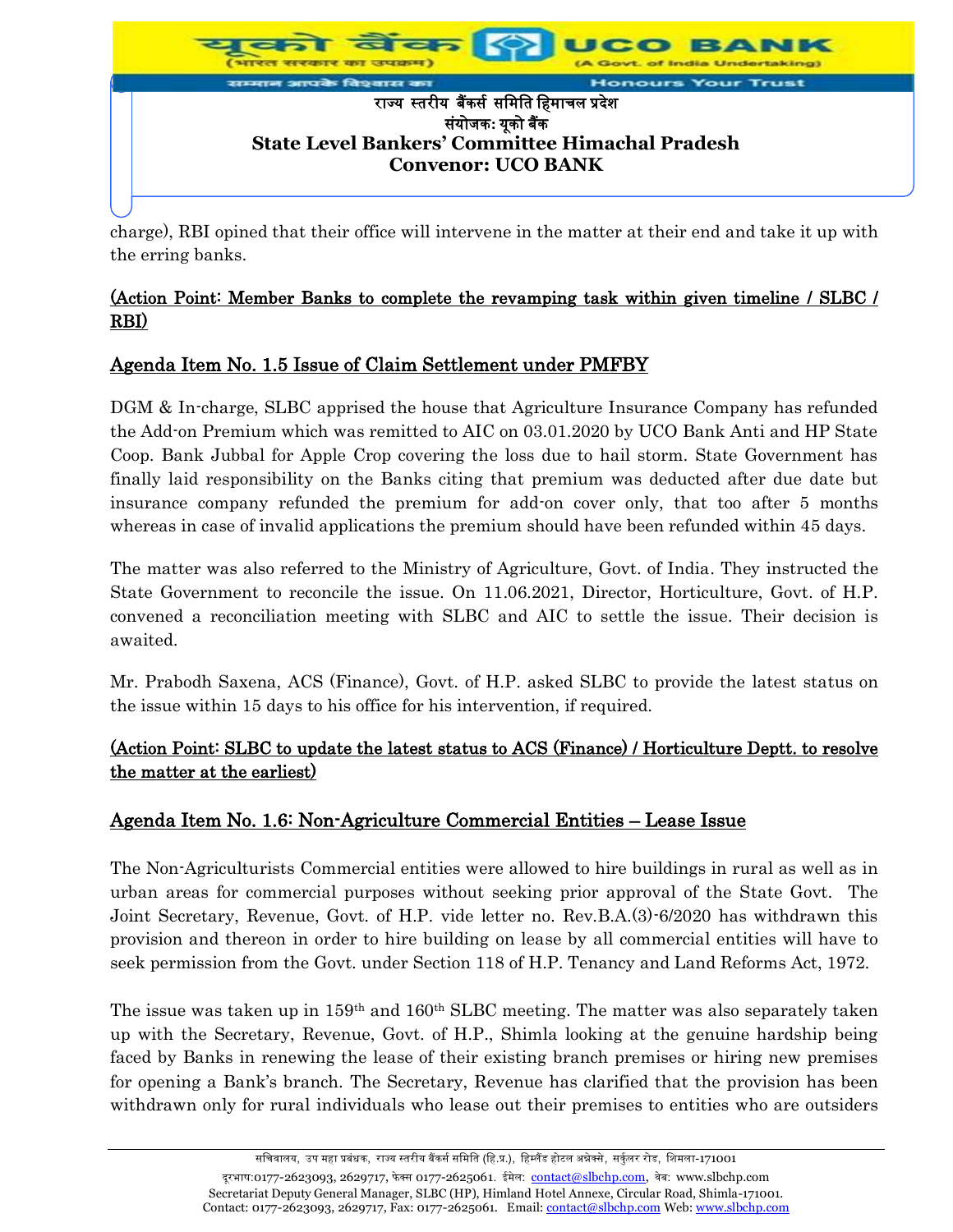

of HP state for a period of 99 years thereby causing huge revenue loss to the State Government. Banks, State/Centre Government commercial entities/statutory bodies/corporations, etc. are exempted from the withdrawal provision. If the Banks find any difficulty in entering into lease, they should obtain a letter from Tehsildar of respective revenue office for declining the lease registration and bring the same to the notice of SLBC so that the same can be referred to the Secretary, Revenue.

#### (Action Point: Banks to bring to notice the cases where problem arises in renewal of lease deeds)

# Agenda Item No. 1.7: Opening of Banking Touch points in Unbanked Villages in H.P.

The Mission Office time and again shares list of unbanked villages in the state which do not have any banking outlet (branch/BC/ATM) within a radius of 5 kms. Still there are 64 villages without banking touch points in the state.

The major share of allotted villages lies with SBI, UCO Bank, HPSCB and KCCB. To review the situation and to chalk out a strategic actionable plan, a meeting was convened by the concerned banks under the aegis of RBI on 25.02.2021. The list of villages suggested as clusters for engaging BCs was sent separately to SBI and were asked to conduct a survey to find possibilities to appoint a BC on the central location. As per the feedback received from SBI, the cluster approach was found to be untenable and not practicable.

Mr. K.C. Anand advised that a special meeting be conducted on the matter within 2 weeks wherein cluster approach will be revisited. Fresh proposal on the same will be discussed upon. He also advised that the banking touch points should be mapped on the DBT-GIS portal so that unbanked locations are kept to a minimum.

#### (Action Point: Member Banks to get the network outreach updated on the portal by their respective Head Offices / SLBC & RBI to conduct meeting to revisit cluster approach )

AGENDA ITEM NO.-2

# AGENDA ITEM NO. 2.4: MUKHYA MANTRI SWAVLAMBAN YOJANA- (MMSY):

DGM & In-charge, SLBC placed before house the year-wise position on MMSY. As on 02.06.2021, Banks have sanctioned 3760 cases whereas 1592 cases are still lying pending with the Member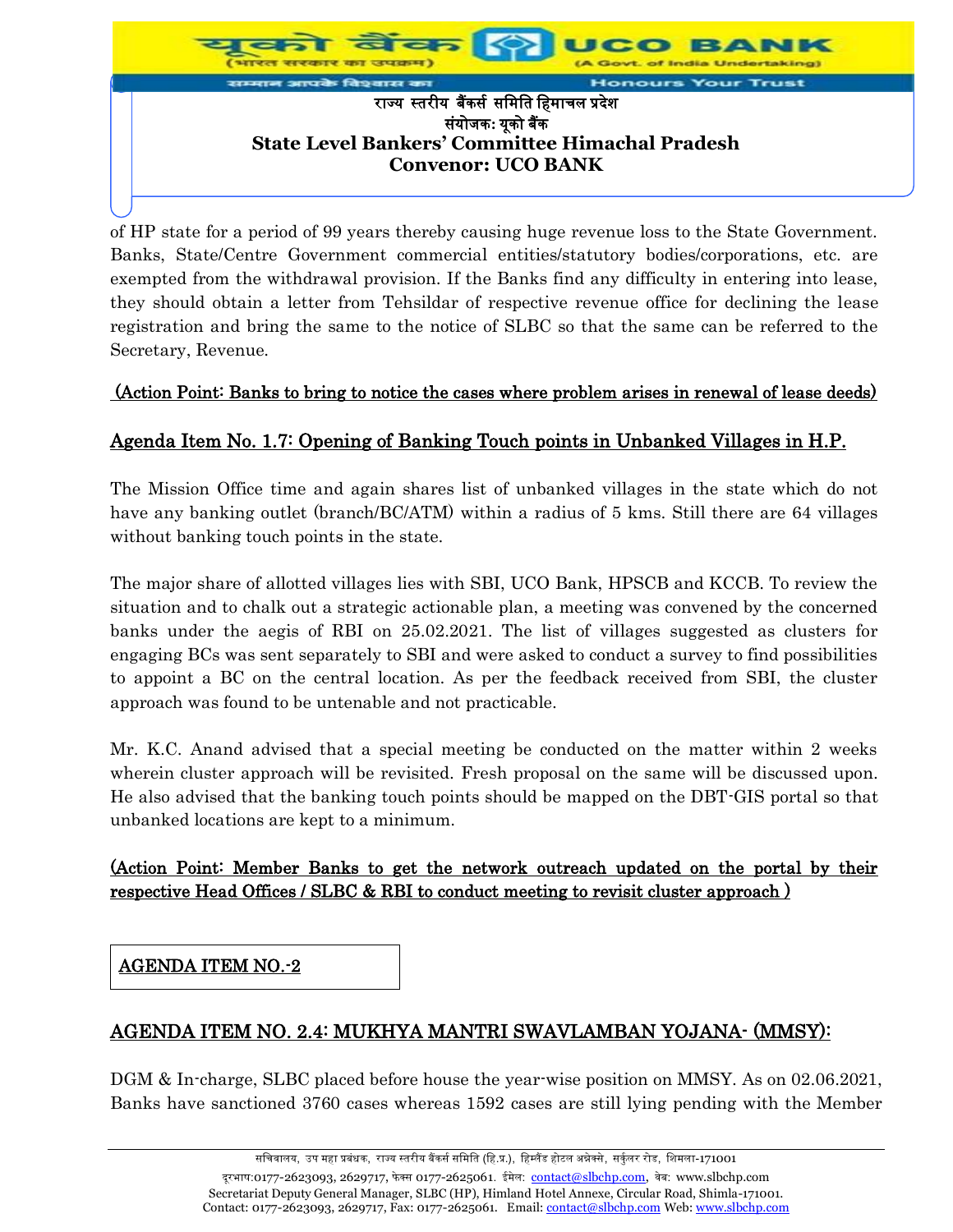

Banks. As many as 4046 cases are rejected by the Banks till 02.06.2021.He shared with the House that against the target of 2000 cases for FY 2021-21, 2063 cases were sanctioned. All the districts except Hamirpur (174 against a target of 180), have achieved MMSY targets during the year. He added that the target for FY 2021-22 has been fixed at 2000 and up to 15.06.2021, 214 cases have been sanctioned against June target of 700.

Mr. Sharma also brought to the notice of the House certain modifications made in the scheme as per notification dated 19.06.2021, namely, 1) Project cost and investment in plant and machinery enhanced from Rs. 60 lakhs to Rs 100 lakhs and from Rs. 40 lakhs to Rs. 60 lakhs, respectively, 2) Investment subsidy up to Rs. 60 lakhs shall be 25% and for women entrepreneurs, including LLP, Partnership Firms / Company, etc. where 100% share is held by women, will be 30%, and 3) Service Enterprise and related goods carrier can be combined as composite related activity, subject to overall ceiling investment.

Ms. Deepika Rana, Deputy Director, Industries Deptt., H.P. informed the House that budgetary provision of Rs 100 crores has been made under the Scheme for the FY 2021-22. Also, the reconciliation of mismatch in the data regarding number of cases sanctioned in the preceding FY will be done by the Department of Industries.

Mr. Prabodh Saxena, ACS (Finance), Govt. of H.P. advised the Industries Department to pay special focus on the performance under the scheme and ensure uniformity in the reporting of data. He advised member banks to work in tandem with the Government Deptts. and ensure the achievement of targets set under the scheme.

## (Action point: Banks to dispose of cases in time bound manner / Deptt. of Industries to reconcile the reported sponsored cases data)

## Agenda 2.5: Progress under NRLM

Progress under the scheme was discussed in the meeting. DGM & SLBC In-charge advised the member banks to resolve the pendency at the earliest and inform the status of the cases to their corresponding Block office. Mr. Anand, GM (In-charge), RBI advised the Banks to dispose of the pending case within a week.

## (Action Point: Member Banks to expedite sanctioning and disbursement of cases)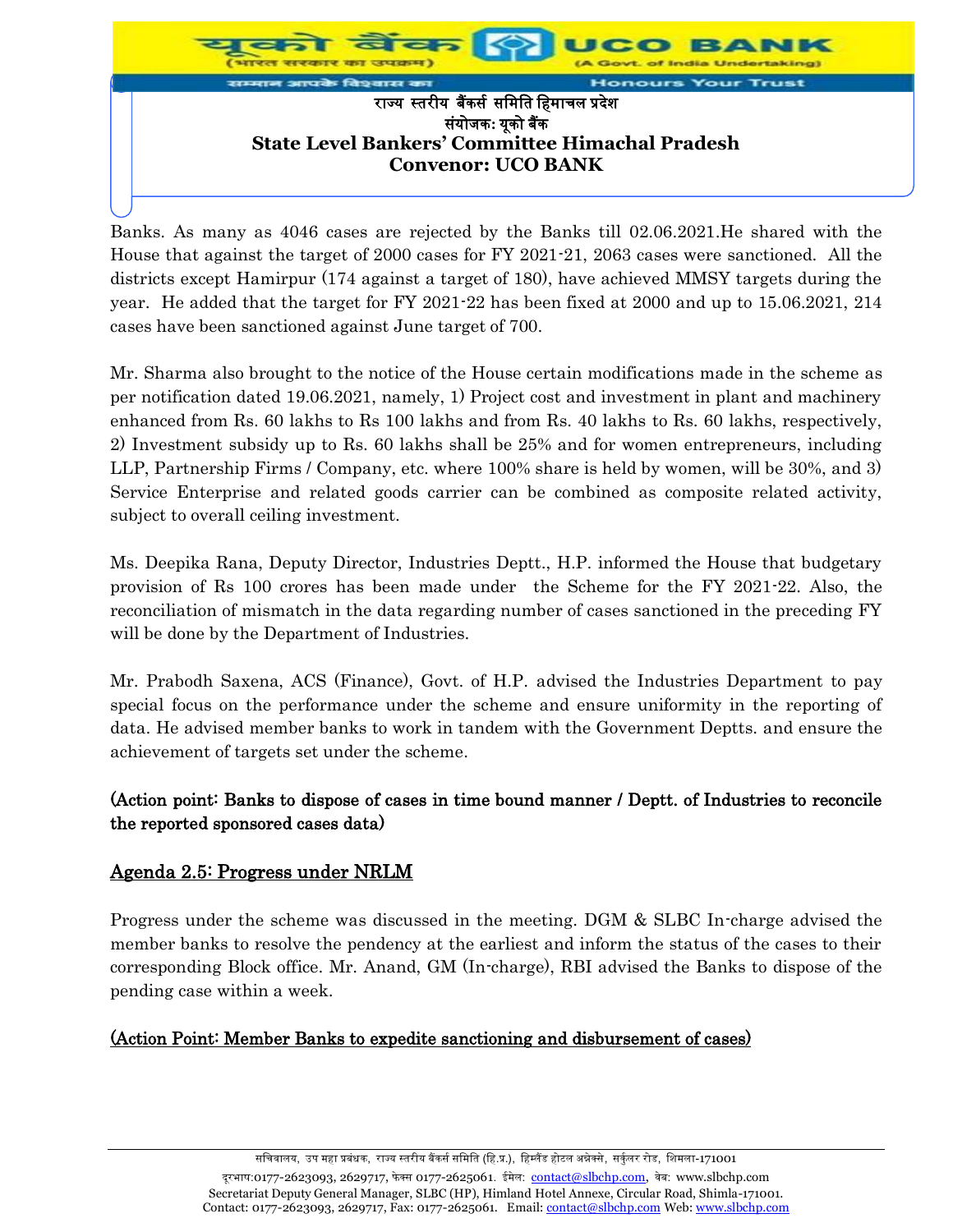

# Agenda 2.6: NULM/PRADHAN MANTRI SVA-NIDHI YOJNA

Progress made under NULM & PM SVA-NIDHI Yojana was deliberated during the meeting. DGM & In-charge, SLBC urged the banks to resolve the pendency under NULM scheme within a week's time. He also shared with the House the progress under PM SVA-Nidhi scheme which is a flagship scheme of the Govt. of India. He informed the house that as on 31.05.2021, Banks have sanctioned 2904 cases; out of them 2731 cases have been disbursed whereas 222 cases are lying pending for sanction and 173 are pending for disbursement. In-charge, SLBC requested Member Banks to narrow down the number of pending cases in prompt manner and ensure disbursement latest within 3 days of sanctioning. Representative from Urban Development Department lamented that Private Banks are not cooperating in sanctioning of cases under the Scheme, especially HDFC Bank and also not disbursing the already sanctioned amount. GM (In-charge), RBI asked SLBC to draft explanation letters to the banks not extending cooperation and bring the same to the notice of RBI for their intervention.

Mr. Prabodh Saxena, ACS (Finance), Govt. of H.P. advised the Banks to sanction the cases under the scheme without delay and remove the pendency.

## (Action Point: Member Banks to expedite sanctioning and disbursement of cases / HDFC Bank to ensure proper implementation of the scheme)

# AGENDA 2.7: SCHEME FOR INTEREST SUBVENTION ON WORKING CAPITAL LOAN FOR HOSPITALITY INDUSTRY:

DGM & In-charge, SLBC apprised the house that the State Govt. has come out with Revised Interest Subvention Scheme on Working Capital / Term Loan for Hospitality Industry vide their notification dated 17.06.2021. Salient features of the scheme are: 1) All registered units with Deptt, of Tourism and Civil Aviation are eligible to avail the loan facility, 2) Tourism unit should not be defaulter/insolvent/blacklisted earlier by any agency, 3) Travel agents should be covered under the scheme, 4) The tenure of the loan shall be 4+1 years. 5) Credit facility shall run as Cash Credit during 1 st year of moratorium and in remaining 4 years it shall be converted to Term loan and repaid in 48 EMIs, 6) During moratorium of one year, interest subvention shall be 75%. In the 2nd year of the loan tenure, interest subvention shall be 50%. Remaining period shall be without interest subvention.

Mr. Saxena, ACS (Finance), Govt. of H.P. emphasized that the scheme is a flagship scheme of the State Government and is designed with a special focus to revive the Hospitality and Tourism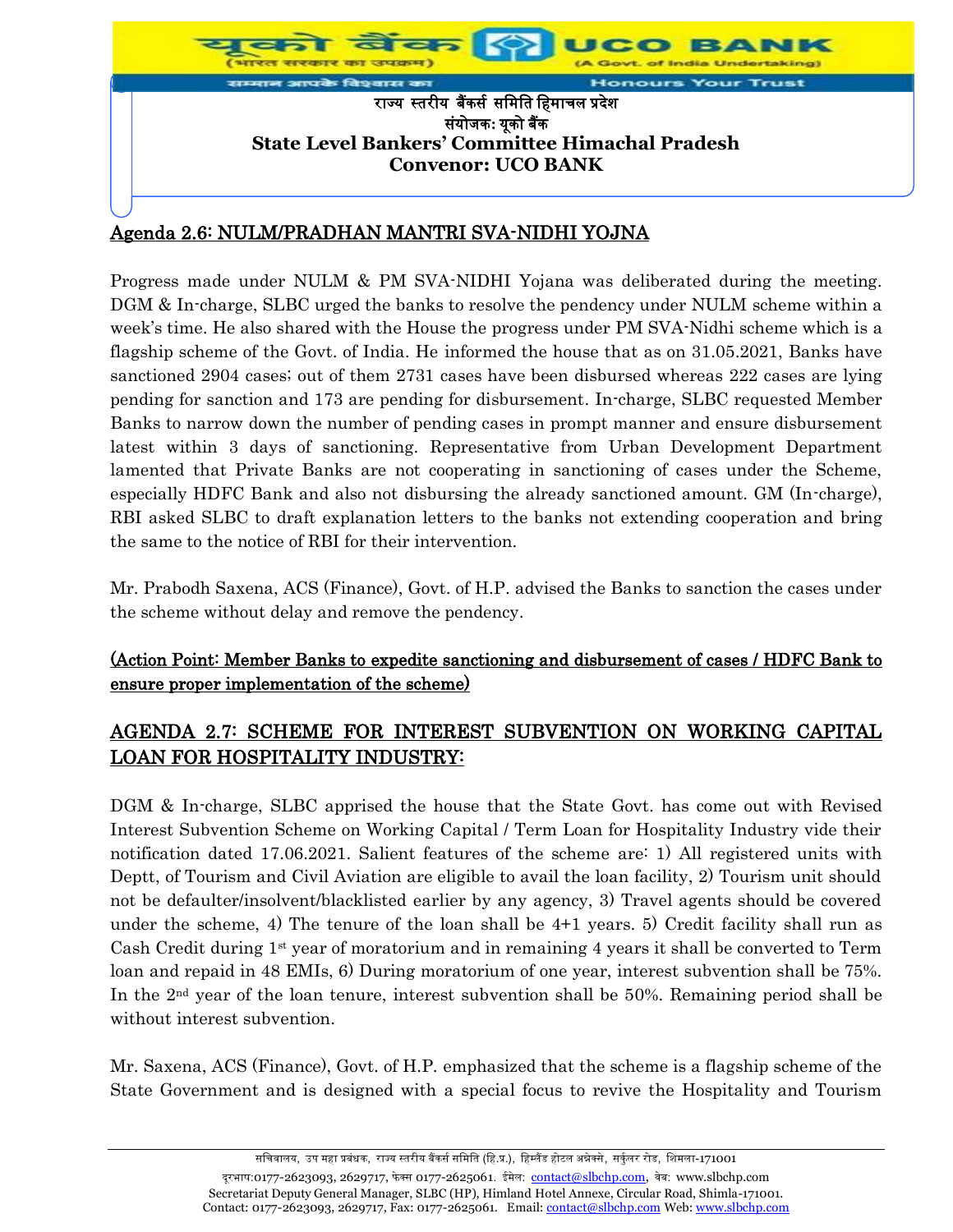

sector in the state in the wake of COVID-19 pandemic. He expressed hope that the member banks will sanction maximum loans under the scheme and make it a huge success.

#### (Action Point: Member Banks to expedite sanctioning under the Scheme

#### AGENDA ITEM NO -3

# FINANCIAL INCLUSION CAMPAIGN IN HIMACHAL PRADESH- REVIEW FOR MARCH, 2021.

## Agenda item No- 3.5: Financial literacy campaign in Himachal Pradesh

Mr. Sharma, DGM & SLBC In-charge informed the House that online camps can also be organized for imparting of financial literacy in order to ensure adherence to social distancing norms.

#### (Action: LDMs to ensure conduct of FL camps, either through Online/Physical mode)

## Agenda item No- 3.7: Pradhan Mantri Mudra Yojana (PMMY)

Mr. A.K. Dogra, Director, DFS, Govt. of India in his address had mentioned that as per the guidelines, coverage under Shishu loans should be 60% of the total amount sanctioned under the scheme. The same for the State stands at 54.96% (account-wise) and a mere 10% (amount-wise). Efforts need to be made to adhere to the said guidelines. It was clarified that the cases amounting to below Rs.50,000.00 sanctioned under various other schemes without collateral security, should be reported under Shishu Scheme.

## Agenda item No- 3.8: Stand-Up India Scheme

Mr. A.K. Dogra, Director, DFS, Govt. of India in his inaugural address had mentioned that the performance under the scheme has not been up to the mark. Only 33% of the allotted target for the FY 2020-21 has been achieved in the state which is quite worrisome.

Mr. P.K. Sharma, DGM & SLBC In-charge informed the House that the low performance under the scheme can be attributed to scheme overlap and the customers are covered under the MMSY scheme sponsored by the State Govt as well which has shown good progress. He opined that performance under similar schemes may be permitted to be clubbed under the Stand Up India scheme.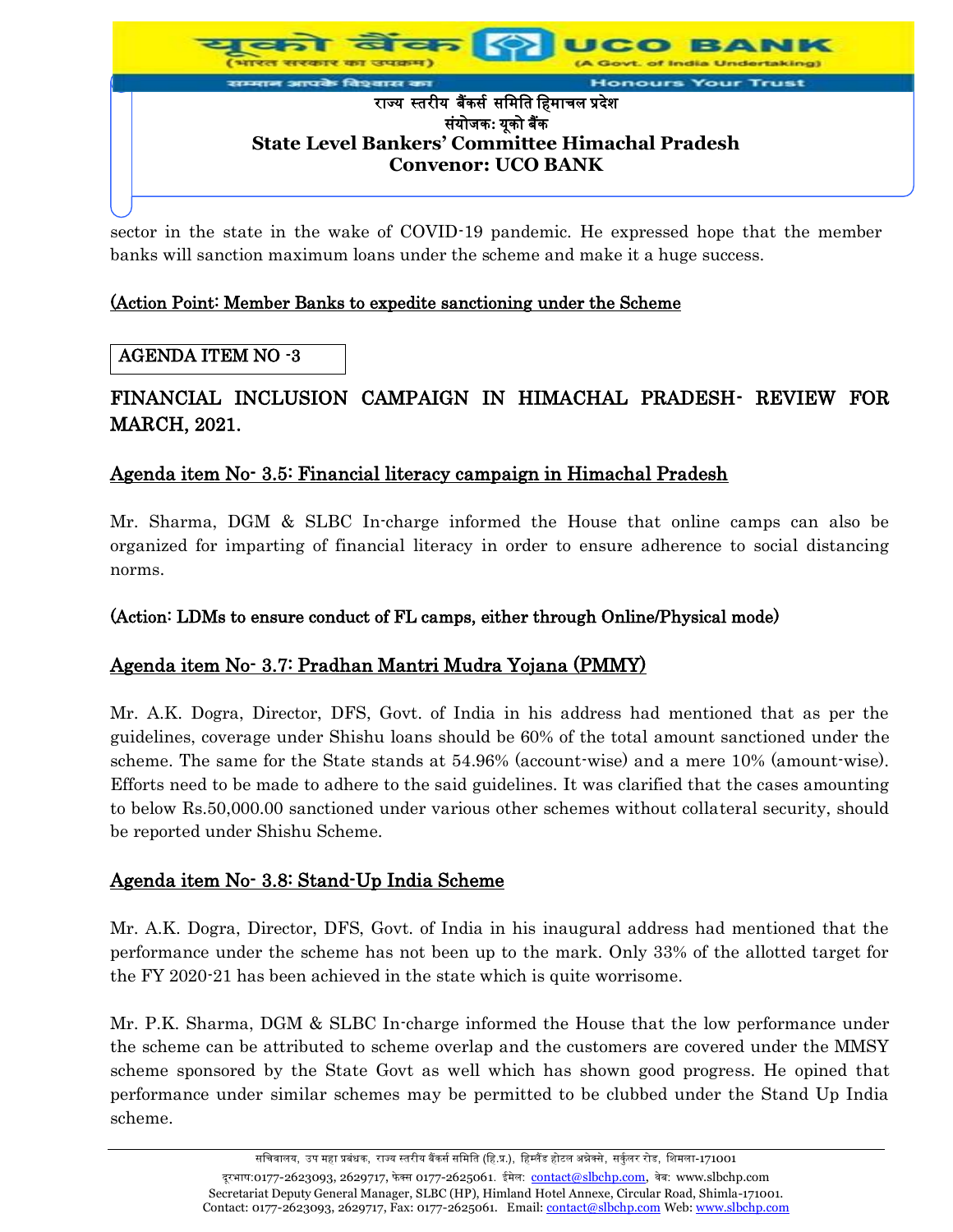

## AGENDA ITEM NO.-4

# AGENDA ITEM NO-4.7:- Approval of Annual Credit Plan for FY 2021-22

DGM & SLBC In-charge tabled the proposed District-wise Annual Plan for the FY 2021-22 for the state of Himachal Pradesh. The ACP 2021-22 was prepared by LDMs keeping in view the achievements of the Banks over last year ACP vis-à-vis Potential Linked Plan prepared by NABARD. It was decided that a special meeting be convened with representatives from SLBC, RBI and NABARD to finalize the ACP for FY 2021-22.

In the meeting held on 13.04.2021, DGM NABARD raised his objection on ACP 2021-22 being set at 6.96% lower than the PLP, showing major decline in Mandi district which was 14.32%. Bank representatives present in the meeting were of the view that the ACP should be based not only on PLP but achievements of the preceding year should also be kept in mind. The DGM NABARD expressed his dissatisfaction over the issue and advised to review the target given to Mandi district in particular and also other districts where ACP was allotted below PLP. Looking at the gravity of the issue, it was decided to hold another round of discussion after calling for the comments of LDMs as well. Following up on the issue, another meeting was called on 20.06.2021 wherein feedback received from LDMs was taken under view. Also, the huge difference between ACP and PLP of District Mandi was again taken up for discussion. The question of convening of pre-PLP meeting at district level was also raised. It was advised to hold the pre-PLP meetings without fail and PLP should be finalized only after threadbare discussion. With the unanimous consent of all the stakeholders, as a special case and one-time measure, the ACP prepared for the FY 2021-22 was approved.

During the course of the SLBC meeting, Mr. D.K. Raina, CGM, NABARD advised that the ACP in the future should be prepared with PLP in mind as per RBI guidelines. He registered his strong objection to difference between the ACP and PLP for the FY 2021-22.

The ACP for FY 2021-22 was approved by SLBC and has been circulated to the member banks and LDMs in the state. The same is also available on SLBC website, slbchp.com.

#### (Action Point: Member Banks to set internal budget of Bank branches in consonance with ACP targets as per RBI directions. LDMs to ensure conduct of pre-PLP meetings)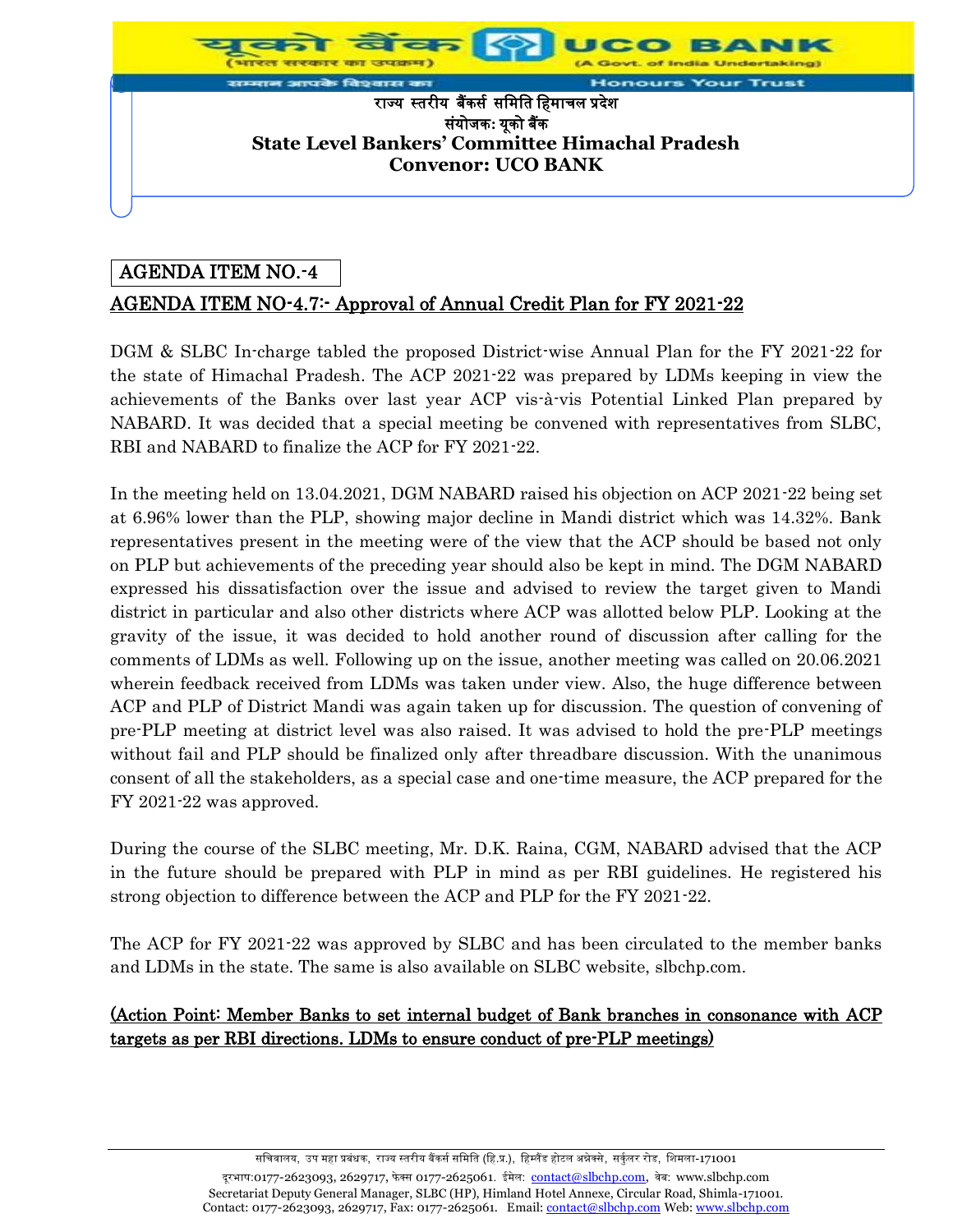

# AGENDA ITEM NO.- 5

# AGENDA ITEM NO: 5: REVIEW OF PERFORMANCE UNDER ANNUAL CREDIT PLAN 2020-21- PROGRESS UP TO MARCH, 2021:

The achievement up to period ended  $31<sup>st</sup>$  March, 2021 under ACP 2020-21 mentioned in the agenda notes was placed before the House. Banks have disbursed fresh loans to the tune of Rs. 32849.77 crore to more than 11.06 Lakh new units.

The overall achievement against the target set for up to quarter ended March, 2021 recorded at 118.58%. The sub-sector wise achievements for financial year 2020-21 up to quarter ended March, 2021 was placed before the House – Priority sector advances  $\cdot$  Rs. 22116.70 crores (93.62%); Non Priority sector advances- Rs. 10733.07 crore (263.26%); Agriculture sector– Rs. 8551.86 crore (75.61%), MSME advances Rs. 12206.17 crore (143.37%).

Mr. K.C. Anand, GM (In-charge), RBI advised that explanation be called from the Banks who have failed to achieve even 50% of their allocated targets under ACP 2020-21 and asked their strategy to improve the same in the future. Mr. P.K. Sharma shared that the same will be reported to MD & CEO, UCO Bank and letter will be forwarded to the Head Offices of the erring banks.

## (Action: SLBC/Banks to improve their performance)

## AGENDA ITEM NO. 6

# AGENDA ITEM NO: 6.3: Business Analysis of Banks in HP as on 31.03.2021

GM (In-charge), RBI highlighted that a difference of Rs. 600 crores under Priority Sector Advances has been reported by SBI in this quarter's SLBC data. He took a strong notice of wrong reporting by the Bank and advised them to refrain from erroneous reporting in the future. In response, Mr. Pawan Kumar, DGM, SBI informed the House that the same is due to misclassification of Non-Priority sector advance under Priority sector in the past and assured that the same will not be repeated.

#### (Action: State Bank of India to ensure accuracy in reported data)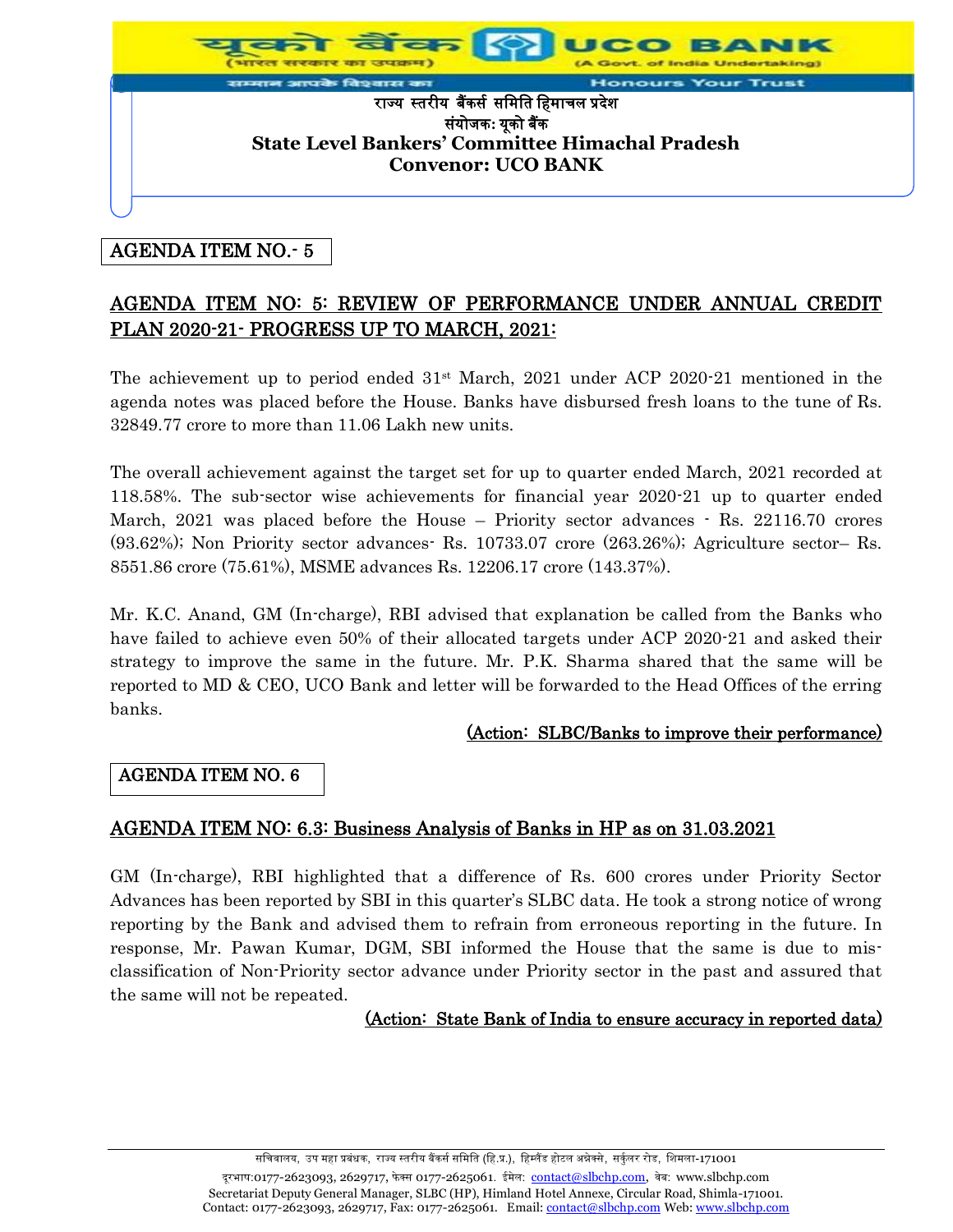

## AGENDA No-9: Ethanol Interest Subvention Scheme

DGM & SLBC In-charge shared for the information of the House that a meeting was held on 16.06.2021 with Deptt. of Food and Public Distribution (DFPD) to discuss on the measures to be taken to facilitate projects in H.P. under the scheme. He apprised that the Government has fixed target of 10% blending of fuel grade ethanol with petrol by 2022 and 20% blending by 2025. To achieve 20% blending from 2025, HP has been set a target of 10 cr liters of ethanol. As on date, two such units have approached Banks for financing under the scheme, one in Una and Kangra, each. Member banks are requested to provide credit facility to eligible parties, if approached.

# THE REGULAR AGENDA FOR THE MEETING CONCLUDED WITH PERMISSION OF CHAIR.

# Concluding Remarks of Sh. Prabodh Saxena, Addl. Chief Secretary, Finance, Govt. of H.P.:

Mr. Prabodh Saxena expressed his satisfaction over successful conduct of 160<sup>th</sup> SLBC meeting. He applauded the Banks for their performance, especially during the tough times of the pandemic. Also, he suggested that arrangements should be made to hold the SLBC meeting outside Shimla in two sessions in future. He also advised that the inaugural speeches should be kept to a minimum and opined that remarks can be taken during the course of deliberations. This will help in having detailed discussions on the agenda items.

He also suggested dedicating a full day for the thorough discussions on the agenda items and also suggested to choose different locations for holding SLBC Meetings.

He said that thorough analysis should be done and the schemes where we can improve our performance should be worked upon. He opined that each state has a distinct eco-system and accordingly areas of improvement should be focused on.

Before concluding his remarks, he again expressed his deep concern over the declining CD ratio of the State and urged the stakeholders to take measures to improve the credit off-take.

The meeting ended with a vote of thanks to the Chair.

----------------------------------oxo-------------------------------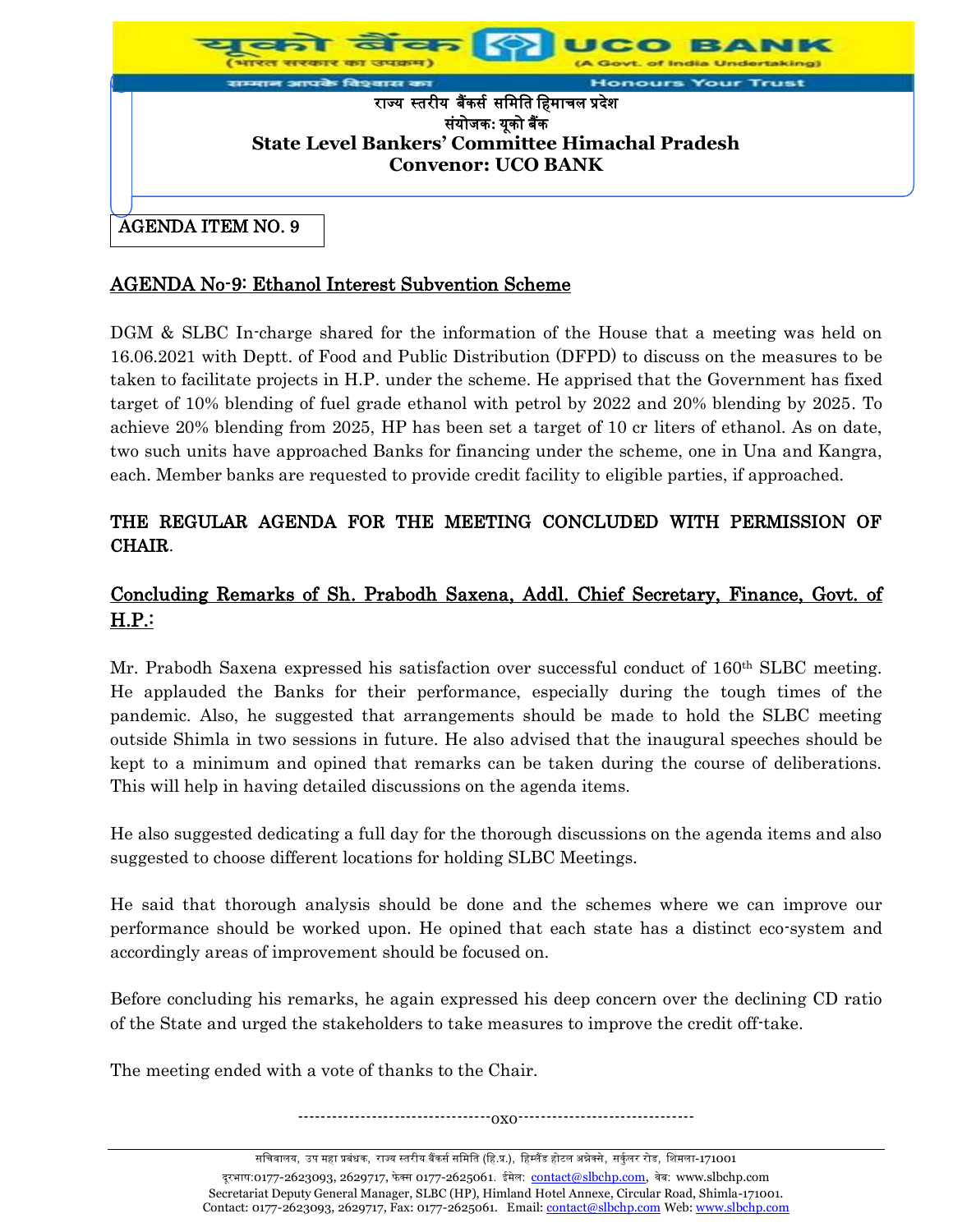t. of India Undertaking)

#### आपके विश्वास का **Honours Your Trust** राज्यस्तरीयबैंकर्स र्मिमत मििाचल प्रदेश र्ंयोजक**:** यूको बैंक **State Level Bankers' Committee Himachal Pradesh Convenor: UCO BANK**

160th STATE LEVEL BANKERS' COMMITTEE MEETING OF HIMACHAL PRADESH HELD ON 22<sup>nd</sup> JUNE, 2021 AT CONFERENCE HALL, 6<sup>th</sup> FLOOR, HP SECRETARIAT, SHIMLA.

#### (Annexure 1)

#### LIST OF PARTICIPANTS:

|      | $Chairman$     | Sh. Prabodh Saxena, IAS,                   |
|------|----------------|--------------------------------------------|
|      |                | Additional Chief Secretary, Finance,       |
|      |                | Govt. of Himachal Pradesh                  |
| Н.   | Co- Chairman:  | Sh. A.K. Goel,                             |
|      |                | MD & CEO,                                  |
|      |                | UCO Bank.                                  |
| III. | Convenor SLBC: | Sh. S.S. Negi,                             |
|      |                | Deputy General Manager & Convenor SLBC HP, |
|      |                | UCO Bank.                                  |

## IV. DFS, Government of Himachal Pradesh & Related Agencies: SARVASHRI:

|                           | A.K. Dogra       | Director, DFS                                         |
|---------------------------|------------------|-------------------------------------------------------|
| $\overline{\phantom{a}2}$ | Surinder Kumar   | DLR-cum-Deputy Secretary, Law, Govt. of H.P.          |
| -3                        | Deepika Rana     | Deputy Director, Industries Deptt., Govt. of H.P.     |
| 4                         | Bragesh Bahadur  | SMM, FI & ME, Urban Development Deptt., Govt. of H.P. |
| -5                        | Rajendra Chauhan | Project Officer, Deptt. of Urban Development          |

# V): RESERVE BANK OF INDIA, NABARD. SARVASHRI:

|   | K.C. Anand       | General Manager (In-charge), RBI |
|---|------------------|----------------------------------|
|   | D.K. Raina       | Chief General Manager, NABARD    |
| 3 | Pitambar Agarwal | Deputy General Manager, RBI      |
|   | R.K. Agrawal     | Deputy General Manager, NABARD   |
|   | Swar Grover      | Manager, RBI                     |

#### VI): MEMBER BANKS: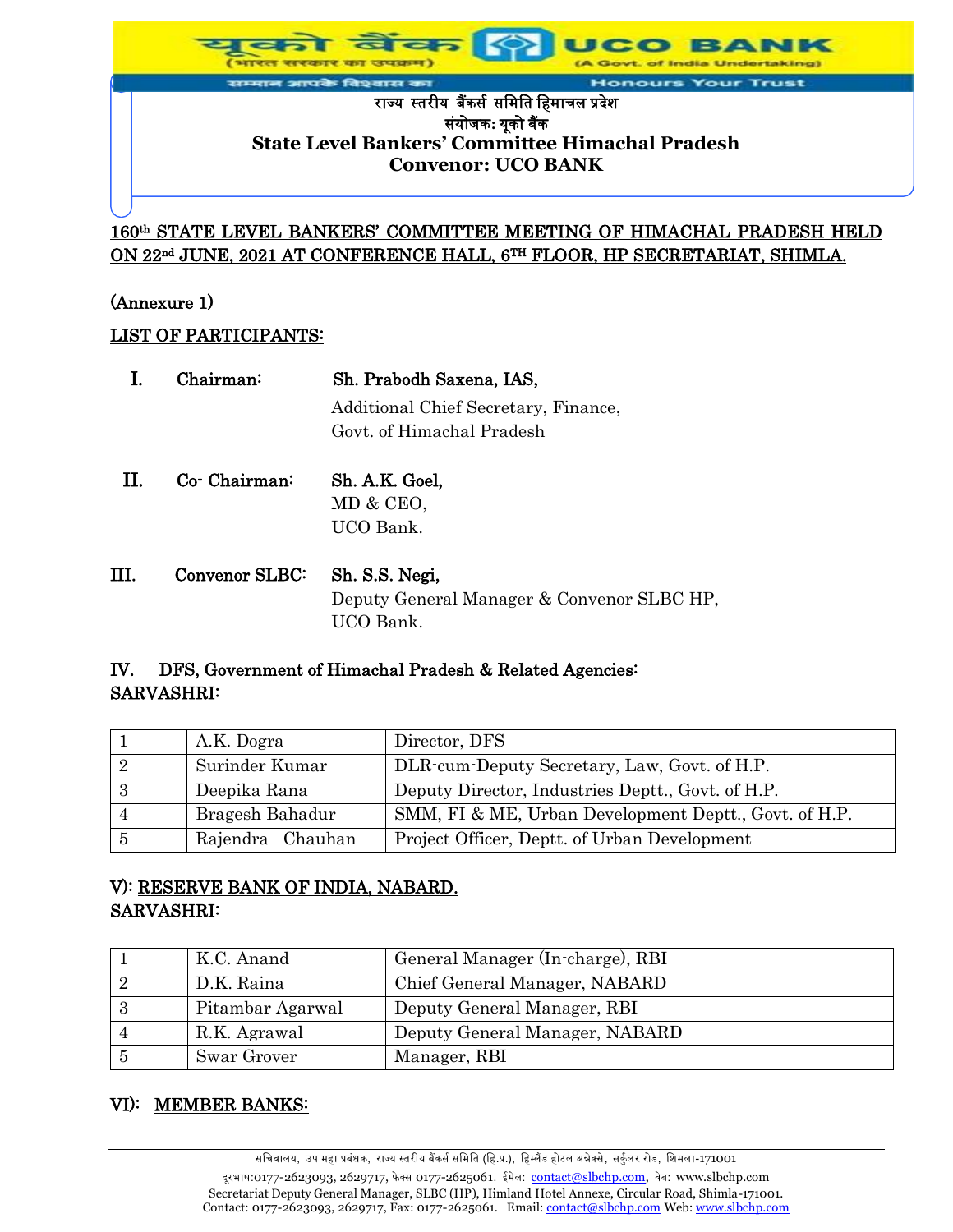of India Undertaking)

**Honours Your Trust** 

#### राज्यस्तरीयबैंकर्स र्मिमत मििाचल प्रदेश र्ंयोजक**:** यूको बैंक **State Level Bankers' Committee Himachal Pradesh Convenor: UCO BANK**

#### SARVASHRI

.<br>तम आपके विश्वास का

|   | P.K. Dubey       | GM, PNB.                       |
|---|------------------|--------------------------------|
|   | Dr. Pankaj Lalit | MD, HPSCB                      |
|   | Pawan Kumar      | Deputy General Manager, SBI    |
|   | L.S. Chauhan     | Assistant General Manager, SBI |
| 5 | Joginder Singh   | Chief Manager, PNB             |
|   | Jeet Kumar       | Deputy Manager, SBI            |

# THE BELOW MENTIONED PARTICIPANTS CONNECTED THROUGH VIDEO **CONFERENCING**

## VII): LEAD DISTRICT MANAGERS: SARVASHRI

|                | Ashok Kumar Gupta      | LDM-Bilaspur       |
|----------------|------------------------|--------------------|
| $\overline{2}$ | <b>Bhupender Singh</b> | LDM Chamba         |
| 3              | S.K. Sinha             | LDM-Hamirpur       |
| $\overline{4}$ | K.K. Kalsi             | LDM-Kinnaur        |
| $\overline{5}$ | Norbu Chhering         | LDM-Lahaul & Spiti |
| 6              | Pama Chhering          | LDM-Kullu          |
| $\overline{7}$ | A.K. Singh             | LDM-Shimla         |
| 8              | Rajeev Arora           | LDM-Sirmaur        |
| 9              | J.P. Bhanot            | LDM-Una            |
| 10             | S.K. Bodh              | LDM-Mandi          |
| 11             | K.K Jaswal             | LDM-Solan          |

#### VIII): BANKS

|                 | Bank of Baroda        |
|-----------------|-----------------------|
| $\overline{2}$  | Bank of India         |
| 3               | Bank of Maharashtra   |
| $\overline{4}$  | Canara Bank           |
| $\overline{5}$  | Central Bank of India |
| $6\phantom{.}6$ | Indian Bank           |
| 7               | Indian Overseas Bank  |
| 8               | Punjab & Sind Bank    |

सचिवालय, उप महा प्रबंधक, राज्य स्तरीय बैंकर्स समिति (हि.प्र.), हिम्लैंड होटल अन्नेक्से, सर्कुलर रोड, शिमला-171001 दूरभाष:0177-2623093, 2629717, फेक्स 0177-2625061. ईमेल: contact@slbchp.com, वेब: www.slbchp.com Secretariat Deputy General Manager, SLBC (HP), Himland Hotel Annexe, Circular Road, Shimla-171001. Contact: 0177-2623093, 2629717, Fax: 0177-2625061. Email: contact@slbchp.com Web: www.slbchp.com